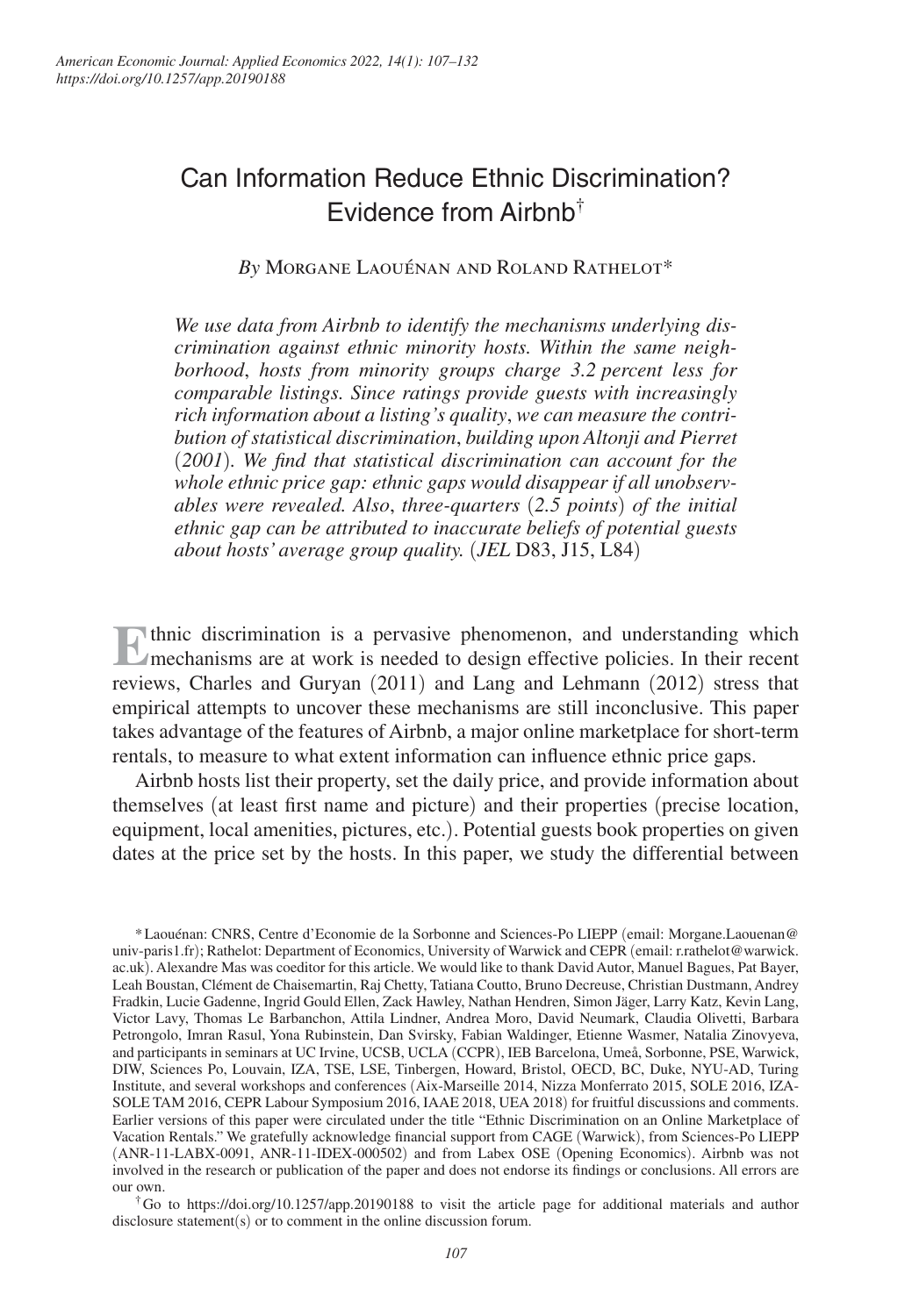prices set by hosts who belong to an ethnic minority and those set by majority hosts. We ask whether this ethnic price gap that remains unexplained by differential in observable characteristics is driven by statistical discrimination or other factors.

While taste-based discrimination stems from the existence of racial preferences or an aversion toward cross-racial interaction (Becker 1957), statistical discrimination is the result of imperfect information and ethnic differences in the mean or the variance of unobservable characteristics (Phelps 1972, Arrow 1973, Aigner and Cain 1977). The most direct approach to distinguish statistical discrimination from other mechanisms is to measure how the ethnic gap varies with the amount of information about a service (Farber and Gibbons 1996, Altonji and Pierret 2001).

We adapt the Altonji and Pierret (2001) approach to our setting, in which we observe a measure of the quantity and quality of information about a property available to potential guests. In contrast with labor markets, the short-term rental market is well suited for testing statistical discrimination because (i) transactions happen frequently compared to changes in the quality of the property, (ii) ratings and the number of reviews can be observed, and (iii) large sample and longitudinal data are available. The profiles of new properties contain only self-reported information. After their stay, guests are allowed to leave a quantitative rating and a qualitative assessment of both the property and the host. As the number of reviews grows, more information becomes available to potential guests.

We rely on a simple conceptual framework where the quality of the properties is partially unobservable. Initially, a property has no reviews, and potential guests can only infer unobservable quality using a host's ethnicity, conditional on other observables. As a property accumulates reviews, potential guests aggregate the content of reviews and the host's ethnicity to form the best possible guess about the property's unobservable quality. From this model, we derive a first test for the existence of statistical discrimination that relies on the longitudinal nature of the data. In the presence of statistical discrimination, the price gap should decrease with the number of reviews and tend to zero, conditional on observables and the measure of quality provided by the reviews. If, instead, the price gap is due to taste-based discrimination or ethnic differentials in variables that are not observable to the econometrician but observable to potential guests, the price gap should remain stable with the number of reviews.

Guests' beliefs about unobservable quality do not need to be accurate (Bordalo et al. 2016). If potential guests believe that properties belonging to an ethnic minority are, on average, worse than they actually are, an ethnic price gap will emerge. We categorize this phenomenon as statistical discrimination, as the gap will disappear when more information about quality becomes available. We account for inaccurate beliefs in our conceptual framework and provide an additional empirical prediction that allows us to measure its contribution to the statistical discrimination component of the ethnic price gap.

As an illustration, suppose that properties held by minority and majority hosts have the same average quality but potential guests believe that minority listings are worth 10 percent less. When properties have no reviews, minority-held properties will be priced 10 percent lower. When the number of reviews grows to infinity, the average price will be identical in both groups. Conversely, imagine now that the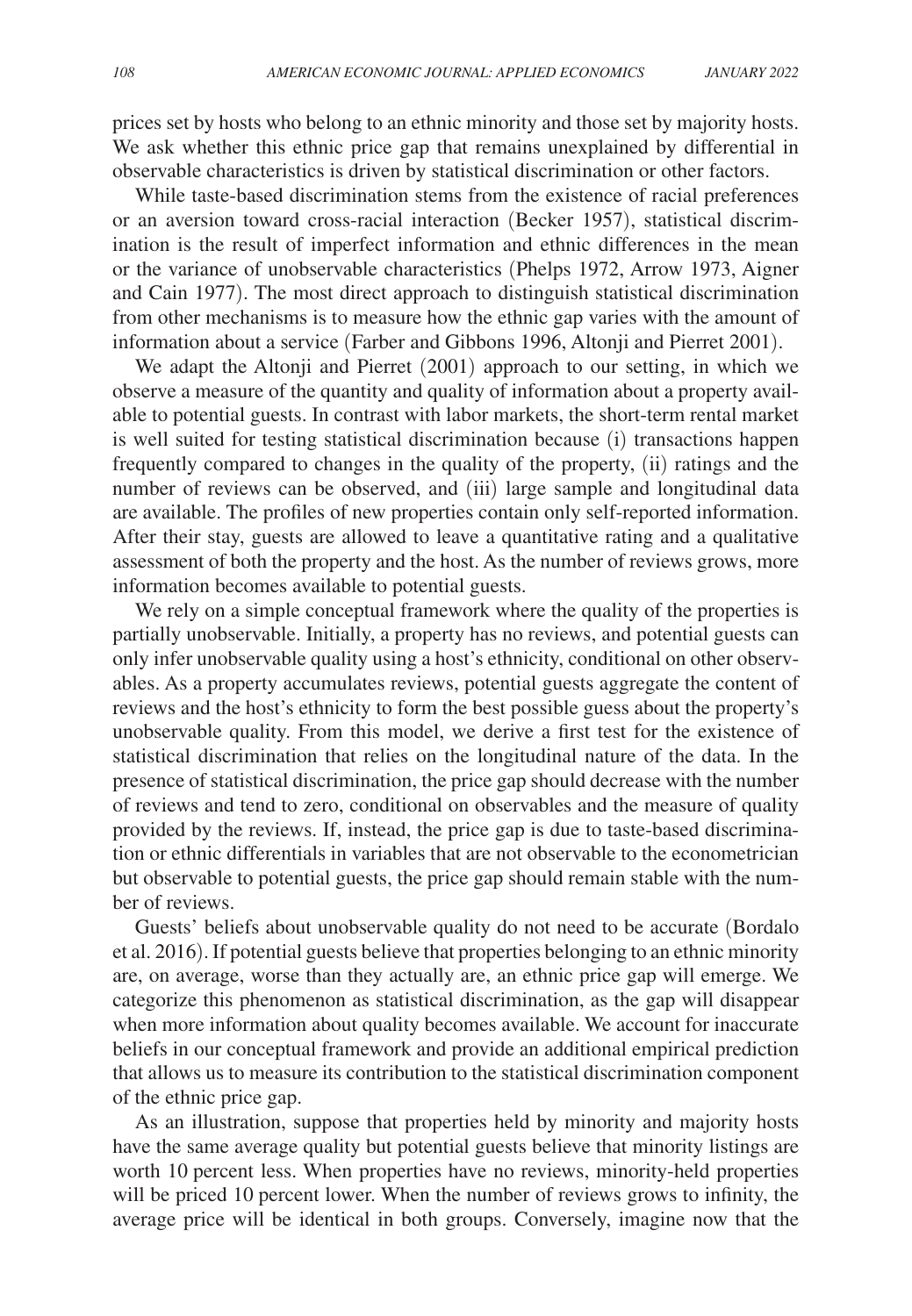average quality is indeed 10 percent lower in the minority group, i.e., beliefs are accurate. In this case, there will be a 10 percent price gap between the two sets of properties whether there are few or many reviews. However, if we follow two properties of the same quality—one held by a minority host, the other one by a majority host—there will be an initial price gap of 10 percent that will converge to 0 as they accumulate reviews. Formally, we will use the cross-group differential slope of prices with respect to the number of reviews to quantify (i) the ethnic price gap due to statistical discrimination (when we control for a proxy of the quality of the listing) and (ii) the part of statistical discrimination that is due to inaccurate beliefs (when we don't control for a proxy of the quality of the listing).

Our dataset includes daily prices, characteristics of hosts and properties, and associated reviews. We collected data relating to around 670,000 properties, corresponding to apartments to rent in 19 cities in North America and Europe. In total, 21 waves of data, collected between June 2014 and November 2017, form an unbalanced panel of 3.8 million observations. The ethnic minority groups we consider are hosts with Arabic or Muslim first names and hosts categorized as Black based on their profile pictures.

We find that the within-city raw ethnic price gap is around 16 percent. The set of observable characteristics about the property (including its location) is rich and explains more than 67 percent of the variance of the price. When the heterogeneity in observable characteristics is accounted for, the ethnic price gap is reduced to a significant  $3.2$  percent.<sup>1</sup> This figure may look small, but a price gap of  $3.2$  percent represents a gap of 17 percent of the hosts' surplus, which is substantial.<sup>2</sup> We show that prices increase faster with the number of reviews when the host belongs to an ethnic minority, conditional on the average rating based on reviews received by the listing over the whole observation period. We find that 3.4 percentage points of the price gap (i.e., the whole gap) are accounted for by statistical discrimination. Of these 3.4 percentage points, 2.5 are due to inaccurate beliefs—that is, the fact that potential guests underestimate the average unobservable quality of minority properties compared to majority ones. The difference, a statistically significant 0.9 percentage points, is due to the true difference in average unobservable quality between the two groups.

Our paper contributes to the growing but largely inconclusive literature on the sources of discrimination. Altonji and Pierret (2001) find little evidence for statistical discrimination in wages on the basis of ethnicity in the US labor market. A strand of literature uses the fact that the relevant outcome is perfectly observed ex post. Knowles, Persico, and Todd (2001) show that vehicles of African Americans are more often searched by the police and that statistical discrimination explains more than the observed gap.<sup>3</sup>

 $<sup>1</sup>$ Edelman and Luca (2014) are the first to document the existence of significant ethnic price gaps on Airbnb,</sup> focusing on the Black-White price gap in New York City.

<sup>&</sup>lt;sup>2</sup>We use the estimates from Farronato and Fradkin (2018) for the hosts surplus and average price. See Section IC for details.

<sup>&</sup>lt;sup>3</sup>Using data from a peer-to-peer lending website, Pope and Sydnor (2011) find that African Americans are likely to be subject to statistical discrimination. Using data from television game shows, Anwar (2012) finds that White contestants believe that African Americans have lower skill levels, while Levitt (2004) and Antonovics, Arcidiacono, and Walsh (2005) find no evidence of discrimination.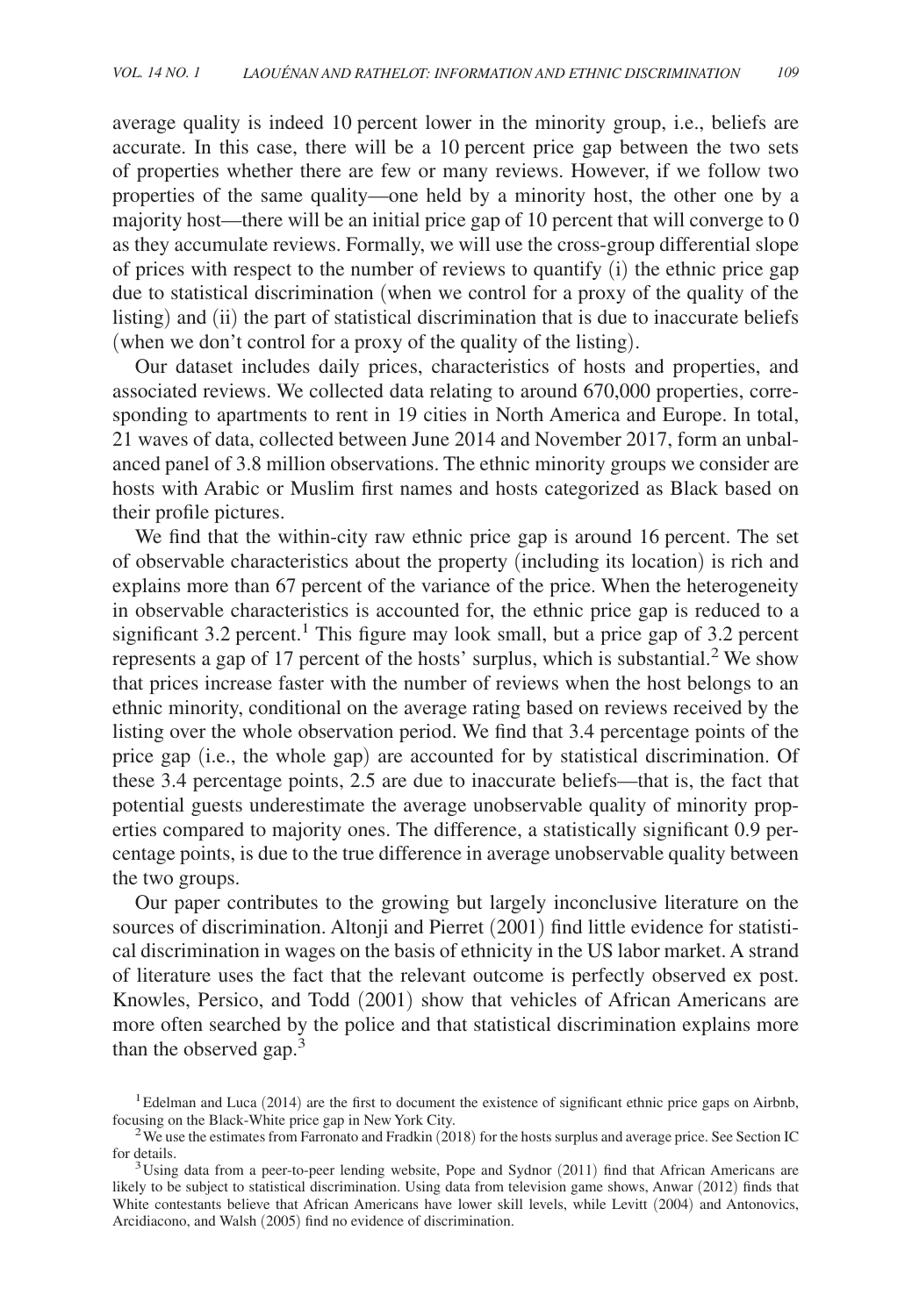The amount and nature of information available to discriminatory agents can also be manipulated experimentally. In the online rental apartment market, Ewens, Tomlin, and Wang (2014) find that the response to differential quality varies in a way that is consistent with statistical discrimination.<sup>4</sup> Cui, Li, and Zhang (2020), in a paper developed independently from ours, send Airbnb accommodation requests expressed by African-American-sounding-name and White-sounding-name guests in three American cities. They compare requests by guests who have no reviews to those with one review and find that both positive and negative reviews reduce the ethnic acceptance gap by hosts. Experimental evidence can be complemented by lab games to separate discrimination mechanisms. In the case of the sports card market, List (2004) finds that the lower offers received by minorities are mainly explained by statistical discrimination.<sup>5</sup>

Other approaches have been used to separate sources of discrimination. Wozniak (2015) shows how a policy ( drug-testing legislation) that affects a relevant dimension of the unobservables (drug use) can provide evidence of statistical discrimination against low-skilled African American men. The heterogeneity in agents' prejudice, whether revealed or assumed, is sometimes used to infer which source of discrimination is more prevalent. Bayer et al. (2017) show that the minority home buyers pay higher prices in the US housing market regardless of the sellers' ethnicity, suggesting statistical discrimination. Zussman (2013) finds that the discrimination toward Arabs in an online market for used cars in Israel is not related to sellers' revealed attitudes toward Arabs. Doleac and Stein (2013) show that online iPod ads featuring dark-skinned hands receive fewer offers, with poorer outcomes in thin markets and those with higher racial isolation and crime.<sup>6</sup>

Following Bordalo et al. (2016), a recent literature has attempted to go beyond the dichotomy between taste-based and statistical discrimination. Customers may have inaccurate beliefs about sellers' quality, which itself could be due to stereotypes. To our knowledge, few papers have tried to isolate this source of differentials from other discriminatory mechanisms. Arnold, Dobbie, and Yang (2018) and Dobbie et al. (2018) isolate "inaccurate stereotyping" from racial animus in the context of bail decisions and consumer lending, and they find that this mechanism explains a large part of the racial bias. In our setting, we classify ethnic gaps coming from inaccurate beliefs as statistical discrimination because new information will reduce these gaps. Bohren, Imas, and Rosenberg (2019) design a randomized experiment on a math forum to measure the dynamics of discrimination against women, allowing for "belief-based" discrimination.

<sup>4</sup>Conversely, in their correspondence studies on the US and Canadian labor markets, Bertrand and Mullainathan (2004) and Oreopoulos (2011) find that adding information or enhancing résumés do not benefit minority applicants. Heckman (1998) and Neumark (2018) list some of the challenges associated with the current use of experimental methods for discrimination.

 $5$ See also Fershtman and Gneezy (2001) and Castillo and Petrie (2010) for papers using lab experiments for this purpose.

 $6$ Taking the opposite approach, Charles and Guryan (2008) introduce an indirect test of the Becker (1957) prejudice model based on associations between prejudice and wages and find that around one-quarter of the unconditional racial wage gap is due to prejudice while the three other quarters can be due to differences in unobservables or other forms of discrimination.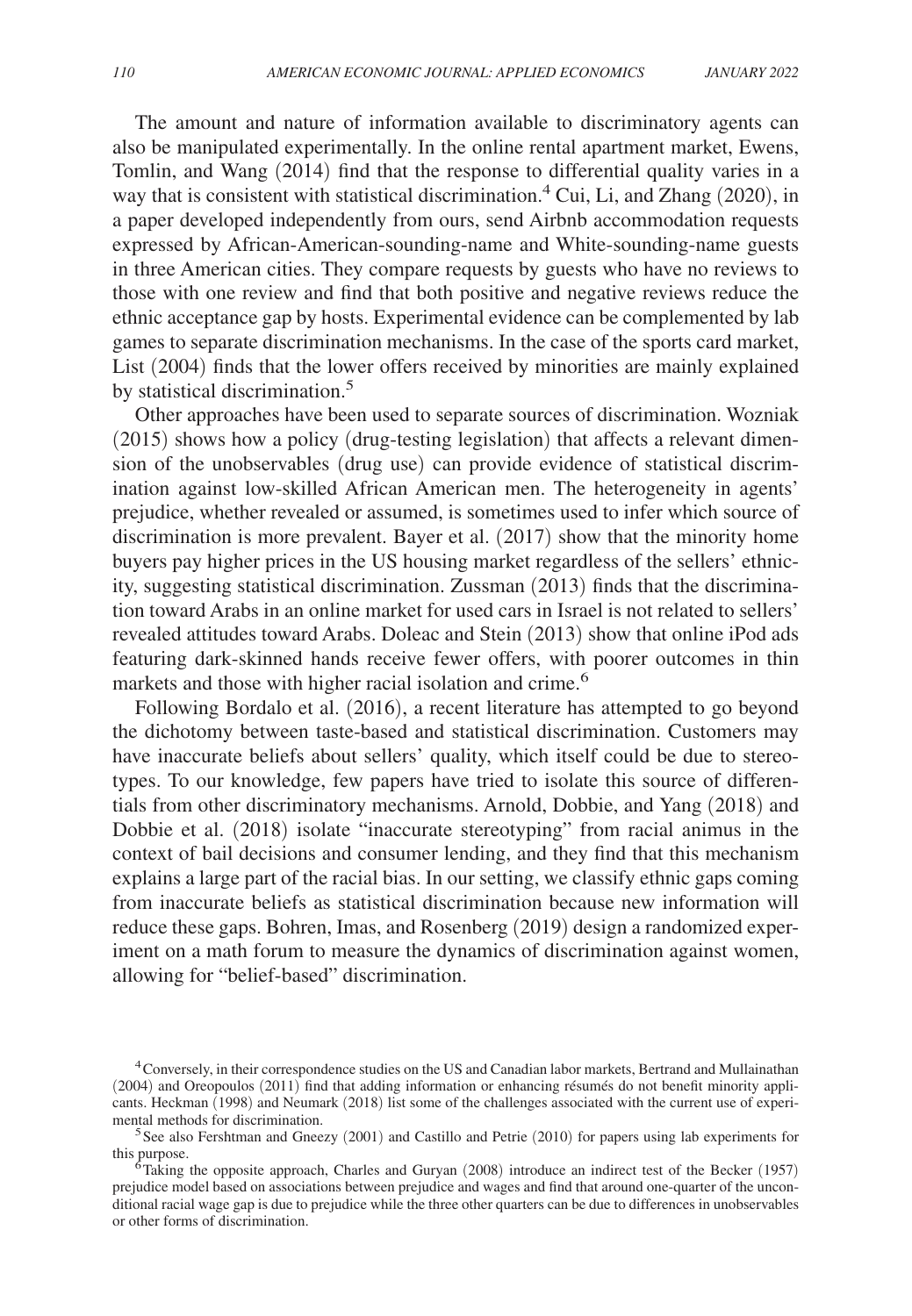We also contribute to the growing literature on the role of information provided by online market intermediaries on markets' outcomes.<sup>7</sup> Our paper is related to Autor and Scarborough (2008), who show that while minorities perform poorly on job tests, introducing job testing in a large retail firm has no impact on minority hiring. We contribute to the study of ethnic discrimination on the rental market with the unprecedented scale of our data, covering 19 cities in 8 countries in both Europe and North America. The online marketplace Airbnb ( 2014–2017) is relevant in itself from an economic point of view: launched in 2008, the website offers more than 7 million listings in 220 different countries and claims to have served over 750 million guests.<sup>8</sup>

Section I presents the context, the data, and the first empirical evidence about ethnic price gaps. Section II introduces our conceptual framework. Section III presents our empirical strategy and main results. Section IV provides additional results and discusses alternative explanations. Section V concludes.

## **I. Context and Data**

## A. *Description of the Platform*

Airbnb connects hosts looking for opportunities to let their properties with potential guests looking for a place to stay. Both types of users have to register and provide a large set of information about themselves. Hosts also have to provide information about their properties. In practical terms, potential guests usually start by typing the city where and time period when they want to stay into the search engine. They can filter the results of the search according to the price or other characteristics (e.g., accommodation capacity, room type, property type, number of bedrooms). At that stage, potential guests obtain a list of results with basic information, among which is the daily price, a picture of the property, a thumbnail photo of the host, and the overall rating (presented in stars and defined as the average rating over the reviews of the listing). When they click on one of the listings, they have access to more detailed information, notably the first name of the host, a detailed description of the property, a standardized list of the offered amenities, more pictures, and detailed reviews from previous guests.<sup>9</sup>

Hosts can revise the price of their properties at any moment. The potential guest decides which place she prefers among those available during the period selected and commits by clicking on the "Book It" button. The decision is then in the hands of the host. She can accept or reject the guest without any justification.10 A guest who gets rejected receives an email encouraging her to look for another place. The rejection is not reported on her profile. If the host accepts the guest, the deal is

<sup>&</sup>lt;sup>7</sup> See, e.g., Autor (2001, 2009); Bagues and Labini (2009); Pallais (2014); Horton (2017); Pallais and Sands (2016); Brown, Setren, and Topa (2016); and Stanton and Thomas (2018).

<sup>&</sup>lt;sup>8</sup>https://news.airbnb.com/fast-facts/.

<sup>&</sup>lt;sup>9</sup>See Figure A1 for a screenshot of a listing corresponding to the period of the data we use.

 $10$  Rejections are frequent; see Fradkin (2017).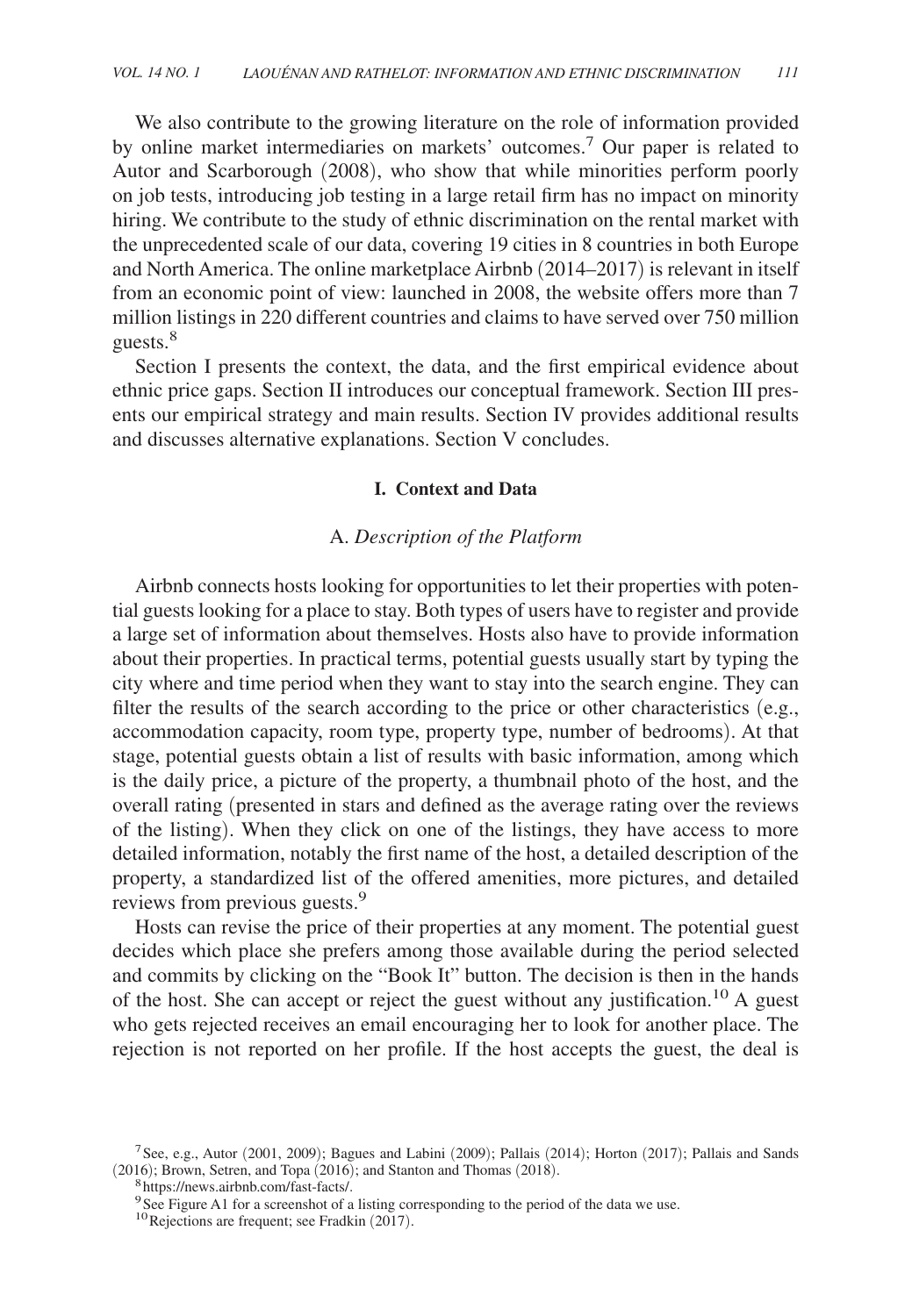concluded and there is no way to modify its terms.<sup>11</sup> The potential guest may decide to cancel her booking. In this case, the terms of the cancellation policy (specified on the listing) apply: depending on the flexibility of the policy, penalties of different amounts are charged. The host may also decide to cancel the deal. In this case, there is no financial penalty, but there is a reputation cost: the website records on the host's profile that she has canceled a deal.

We consider hereafter that potential guests are price-takers. Using a simple model of supply and demand, we consider that the existence of discrimination toward hosts, which triggers a shift in demand, should translate into lower prices. We formalize this idea in the section dedicated to the conceptual framework.

## B. *Data*

We collect data from publicly available web pages of the marketplace. We store all information visible on the first page of the listing: the price asked by the host, the characteristics of the listing, the characteristics of the host, and the last ten reviews and ratings. We focus on the 19 cities in North America and Europe with the highest number of listings.<sup>12</sup> We repeat the collection process every two to three weeks between June 2014 and June 2015 and add a last wave in November 2017, obtaining 21 waves in total.13 Our sample includes 663,090 distinct properties. The panel is unbalanced: some properties enter the system, and others exit.<sup>14</sup>

We restrict our analysis to the subsample of listings that have gained at least one review over the observation period. The motivation behind this restriction is to work with active listings where there have been established transactions and feedback from the guests. This restriction reduces the sample size from 663,090 to 220,939: most Airbnb listings do not get any reviews during that period (or they exit before they do). The distribution of the number of waves during which we observe each property is in online Appendix Figure A2: 13 percent of listings are observed in at least 20 waves, and half of the listings are observed in at least 11 waves.

For each property, we know the main characteristics: the type of property, size, type of bed, amenities, services, and rules. Most properties are apartments, and the entire place is let in 70 percent of cases. Properties are rather small, with 1.2 bedrooms on average, and they can host, on average, 3 guests. Some properties add a cleaning fee and charge for additional people. We count the cleaning fee directly into the price in order to obtain the final price paid by the guest.<sup>15</sup> We also obtain some information about the hosts on their profile pages. Aside from the first name, a

 $13$  See the collection dates of each wave in online Appendix Table A2. The last wave was added because we wanted to increase the longitudinal depth of our dataset.

<sup>14</sup> We check the possibility of differential attrition between ethnic groups. In online Appendix Section C, we show that the probability to leave the market is the same for minority and majority groups after controlling for property characteristics, ratings, and neighborhood fixed effects.

<sup>15</sup>We assume guests stay on average six days and add a sixth of the fee to the price.

<sup>&</sup>lt;sup>11</sup> While the acceptance/rejection decision would in itself be of interest as regards discrimination, we do not have the necessary data to study that side of the market. See Edelman, Luca, and Svirsky (2017) for a field study about discrimination against potential guests.

<sup>&</sup>lt;sup>12</sup>The cities are London, Paris, Madrid, Barcelona, Rome, Milan, Florence, Amsterdam, Berlin, Marseille, Vancouver, Toronto, Montreal, Boston, New York City, Miami, Chicago, San Francisco, and Los Angeles. See online Appendix Table A1 for the number of observations and listings by city.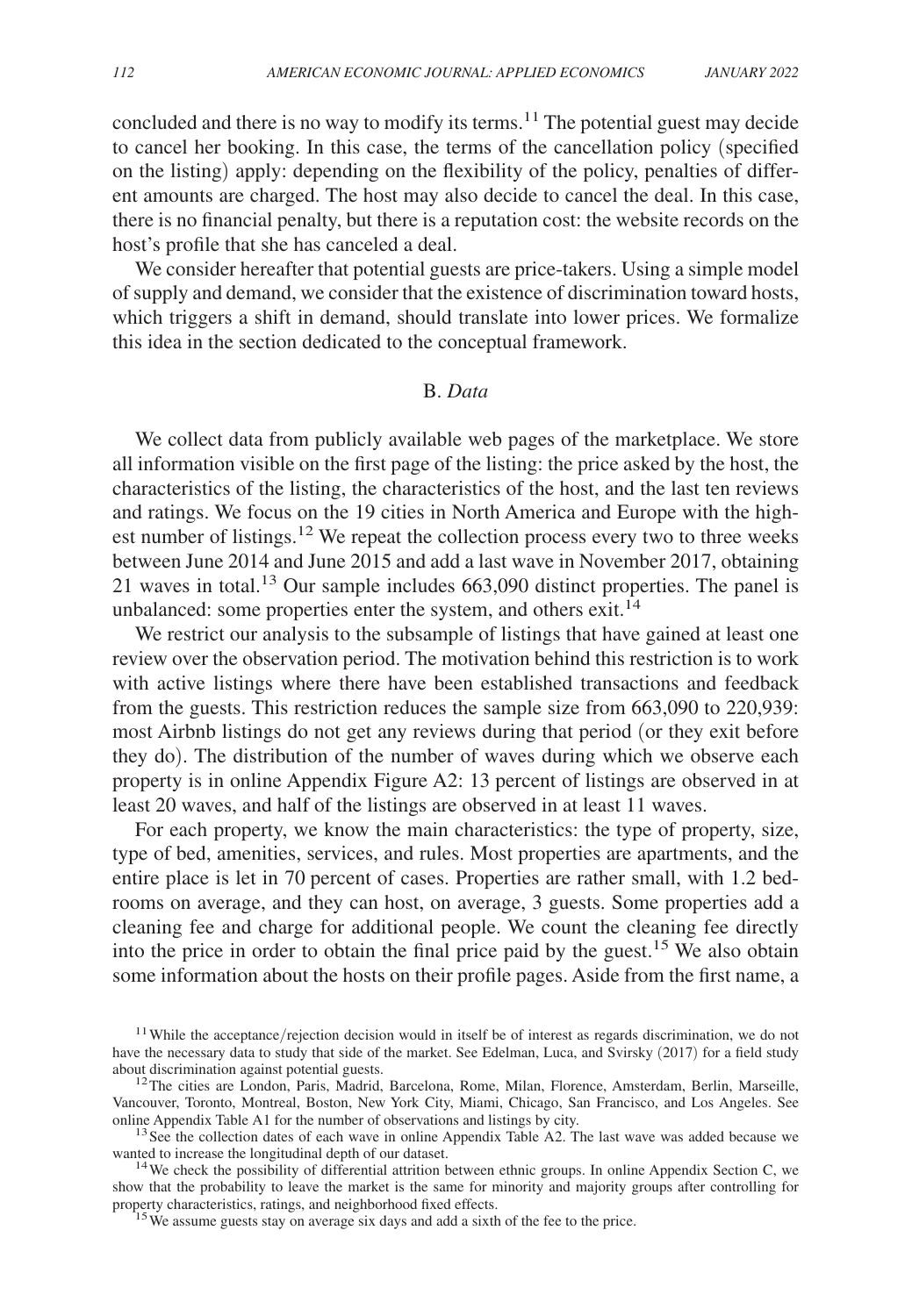

FIGURE 1. DISTRIBUTION OF DAILY PRICE

*Notes:* This figure shows the distribution of the final price (cleaning fees included) represented through 100 bins. The sample is restricted to listings that have gained at least one review over the observation period. The figure is right truncated with a maximum of \$500.

picture, and a free-text description, potential guests know whether hosts have other properties and when they joined the platform. Most hosts have only one property and have joined the platform recently. See the full list of characteristics of properties and hosts in online Appendix Table A3.

Figure 1 shows the distribution of daily prices. There is much variation in prices across properties. To reduce the influence of outliers, we drop 1 percent of the observations at the top and bottom of the price distribution. The first quarter is \$75, the median \$107, and the third quarter \$160 per night. The skewness of the distribution implies that the mean price is \$130. The daily price varies across cities and according to the amenities of the listing (number of accommodates, bedrooms, bathrooms, etc.). Online Appendix Table A4 provides details on how amenities affect the price.

In order to identify statistical discrimination, we need to have enough variability in the number of reviews, and we need reviews to be informative about listings' quality. Online Appendix Figure A3 displays the distribution of reviews across the observations of our sample (left panel) and the variation of the number of reviews between the last and first observations (right panel) and shows that the sample offers a decent amount of heterogeneity in the number of reviews.

For each property, we use the last observed rating, which represents the average of all ratings received over its lifetime on Airbnb. Ratings can vary between one and five stars (with half-star increments), and the distribution is skewed toward good ratings, as documented in Fradkin, Grewal, and Holtz (2018). If we consider the last rating observed for each property of our sample, 44 percent of observations have 5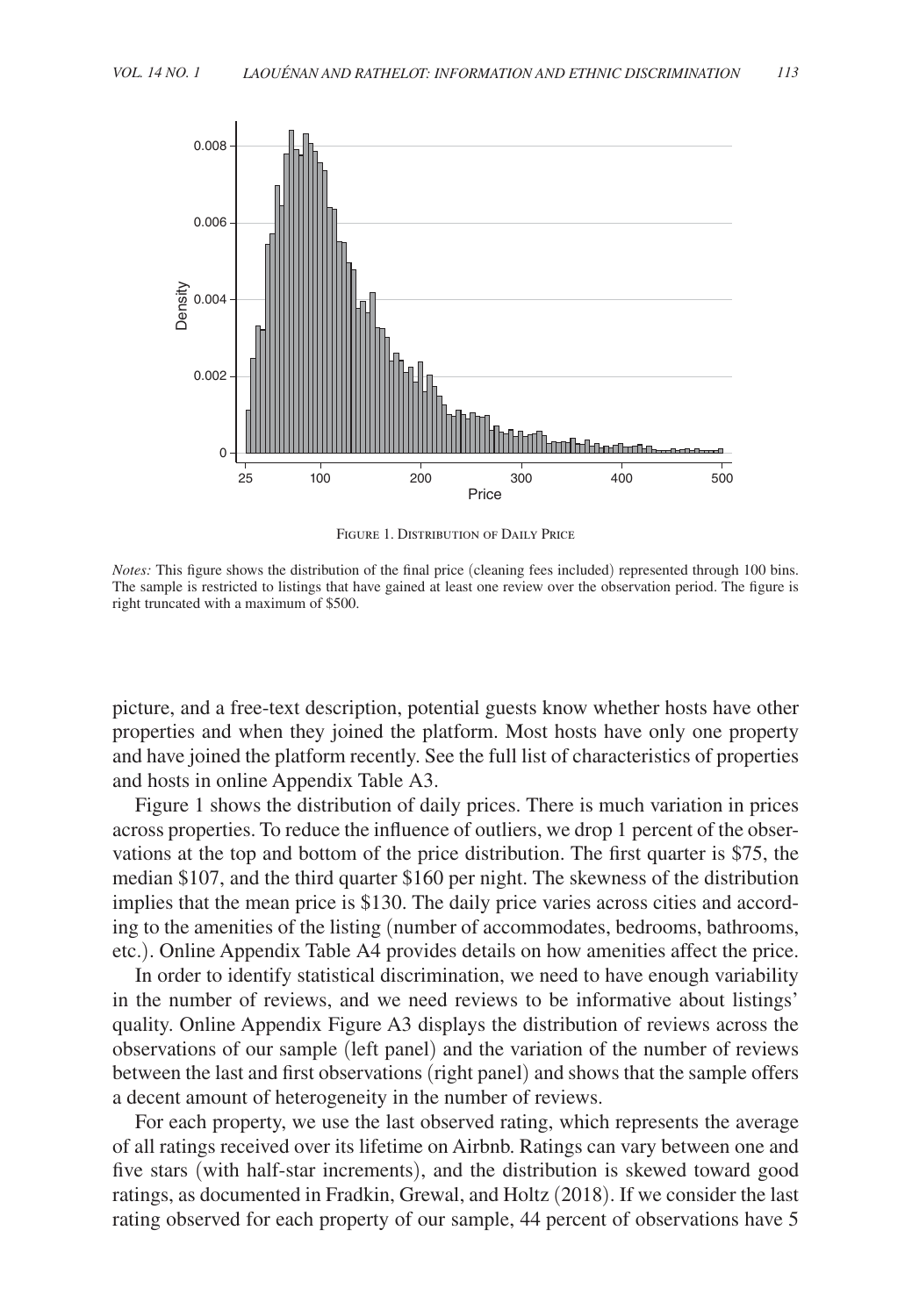|                           | Sample size | Share<br>(percent) | Within-city-wave<br>gap (percent) |
|---------------------------|-------------|--------------------|-----------------------------------|
| Majority                  | 2,320,285   | 93.8               |                                   |
| Blacks (US/Canada)        | 49,706      | 2.0                | 31.3                              |
| Blacks (Europe)           | 21,365      | 0.9                | 26.3                              |
| Arabic/Muslim (US/Canada) | 31,145      | 1.3                | 4.7                               |
| Arabic/Muslim (Europe)    | 52,050      | 2.1                | 6.8                               |

Table 1—Raw Price Gaps by Ethnic Groups

*Note:* The within-city-wave gaps are obtained as the coefficients on the dummies of each group in a linear regression of the log price that includes dummies for the interaction of each city and each wave.

stars and 39 percent 4.5 stars. By contrast, only 4 percent have 3.5 stars or less (see online Appendix Table A5).

## C. *Ethnic Groups and Gaps*

We consider two groups of ethnic minorities. First, we consider Blacks, which we identify using the pictures provided on their host profile.<sup>16</sup> Second, we consider hosts that have a first name associated with Arabic, Muslim, or Sub-Saharan African ethnicity (labeled Arabic/Muslim hereafter).<sup>17</sup> We use two different sources to obtain a complete list of names: Jouniaux (2001) and Hawramani (2015). <sup>18</sup> Table 1 displays the share of ethnic groups in the sample and the price gap, controlling for interacted dummies for the city and the wave of observation (i.e., within-city-wave price gap). Blacks living in North America represent 2 percent of the observations, and those living in Europe 0.9 percent. Hosts with Arabic/Muslim names in North America represent 1.3 percent of the sample, and those in Europe 2.1 percent of the sample. Compared to their share in total population (both in North America and Europe), ethnic minorities seem to be underrepresented on the website. A possible explanation is that only those with a fairly good-quality property may attempt to rent on Airbnb, which would induce a positive selection. Overall, the share of minorities is 6.2 percent, but this share varies across cities. New York City has 9.8 percent of African American and 3.7 percent of Arabic/Muslim observations. London and Paris both have around 5 percent of Arabic/Muslim observations, while this group represents less than 1 percent of the observations in Milan and Rome. The raw price gap for Arabic/Muslim hosts, controlling only for the heterogeneity across cities and waves, is around 5 percent in North America and 7 percent in Europe. For Blacks, the raw gap reaches 31 percent in North America and 26 percent in Europe.

 $17$  See Rubinstein and Brenner (2014) for an example of discrimination based on names.

<sup>18</sup>The list of Arabic/Muslim names we used is available in the online data Appendix.

<sup>&</sup>lt;sup>16</sup> Specifically, pictures were coded by workers specialized in this picture-coding task. Workers were asked to code each picture in three categories: (i) whether they thought that at least one person in the picture was African American, (ii) whether nobody in the picture was African American, or (iii) whether it was impossible to say anything about the ethnicity of anyone in the picture, or the picture was not showing any human being (pictures of flats, pets, furniture, landscape, etc.). We created one dummy variable equal to one in the first case. In order to check their results, we selected random samples and found mistakes at a rate below 5 percent for this dummy variable. In online Appendix Section D, we provide suggestive evidence that minority hosts do not seem to strategically obfuscate their skin color.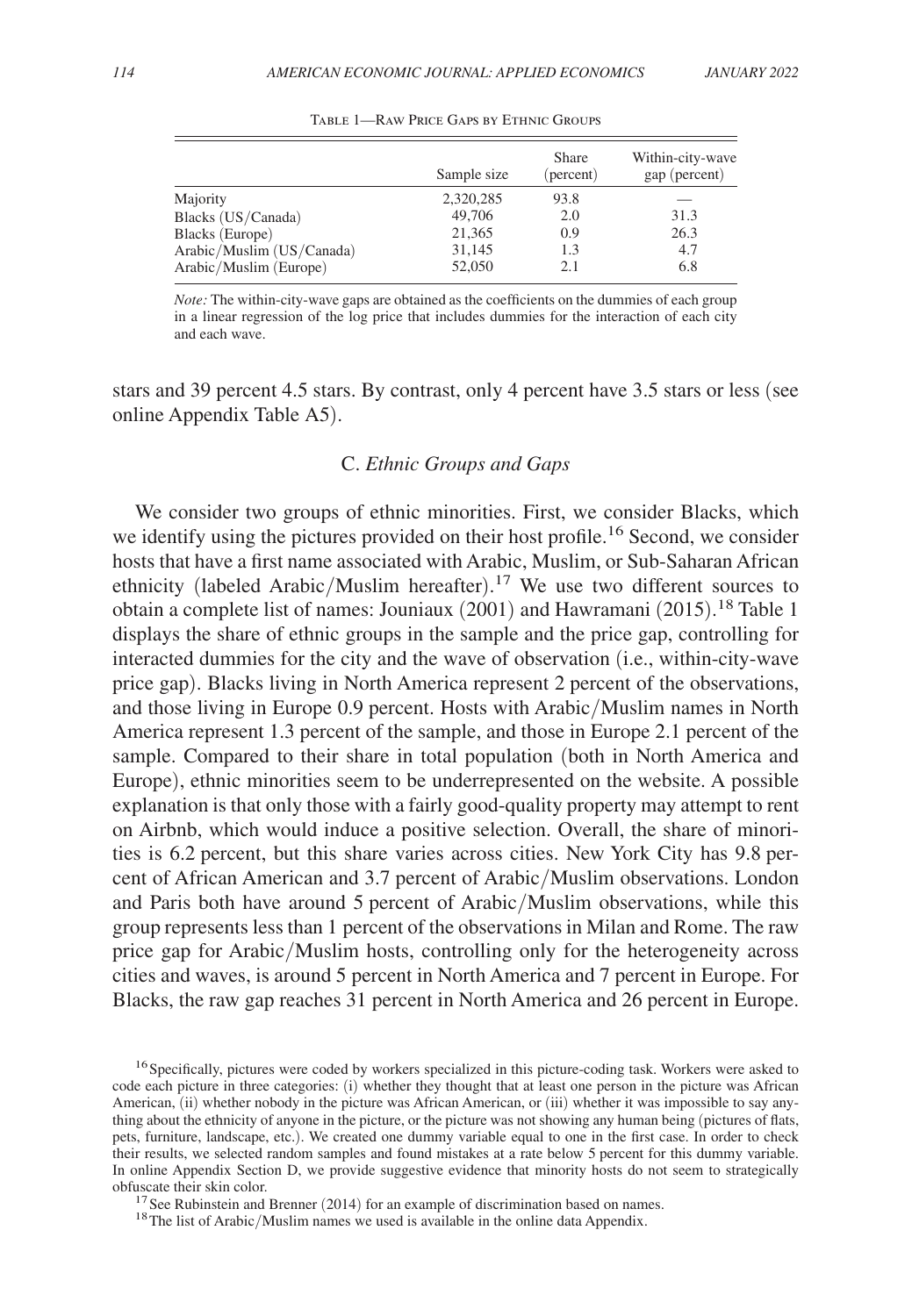|                                                                                                                            |                                                                   | log daily rate                             |                                             |                                  |  |
|----------------------------------------------------------------------------------------------------------------------------|-------------------------------------------------------------------|--------------------------------------------|---------------------------------------------|----------------------------------|--|
|                                                                                                                            | (1)                                                               | $\left( 2\right)$                          | (3)                                         | (4)                              |  |
| Minority                                                                                                                   | $-0.169$<br>(0.008)                                               | $-0.111$<br>(0.005)                        | $-0.067$<br>(0.009)                         | $-0.032$<br>(0.006)              |  |
| City-wave fixed effects<br>Neighborhood fixed effects<br>Block fixed effects<br>Property characteristics<br>Adjusted $R^2$ | Yes<br>N <sub>0</sub><br>N <sub>0</sub><br>N <sub>0</sub><br>0.15 | Yes<br>N <sub>0</sub><br>No<br>Yes<br>0.63 | Yes<br>Yes<br>Yes<br>N <sub>0</sub><br>0.36 | Yes<br>Yes<br>Yes<br>Yes<br>0.73 |  |
| <b>Observations</b>                                                                                                        | 2,474,551                                                         | 2.474.551                                  | 2,474,551                                   | 2,474,551                        |  |

Table 2—Ethnic Price Gap, by Specification

*Notes:* OLS regression of the daily log price on the minority dummy, controlling city-wave fixed effects. See the list of all property characteristics in online Appendix Table A4. Robust standard errors clustered at the property level.

Table 2 shows the ethnic price differential for several specifications. The first column displays within-city-wave raw differential in daily log prices: only differences in cities and waves are taken into account, no differences in characteristics. The raw ethnic gap is large (17 percent) and highly significant. Accounting for ethnic disparities in property observable characteristics reduces the gap to 11 percent (column 2), which shows that ethnic minorities have, on average, properties of lower observable quality. Characteristics include all information provided by the host concerning her listing and her profile. The overall number of pictures and the number of pictures taken by professionals are also taken into account in our estimation.19 Observable characteristics explain a large part of the variance: the adjusted  $R^2$  jumps to 0.63 in the second column.

A major source of heterogeneity across listings is their location. Airbnb does not publicize the exact coordinates of a given listing but rather a 0.3-mile-radius circle. We build a grid of blocks that are 0.6 miles large for all cities and assign each listing to the block where the centroid of its circle is located. On top of this, Airbnb assigns listings to the neighborhood they belong to. In total, we work with 6,700 squared blocks and 1,500 neighborhoods. Throughout the paper, controlling for the listing's location means that we control for both the block and the neighborhood where the listing is located. Online Appendix Table A6 shows the number of neighborhoods and blocks per city. The ratio of blocks per neighborhood mainly depends on the area and density of the city.

Including neighborhood and block fixed effects reduces the ethnic price gap from 17 percent to 7 percent (column 3), and the adjusted  $R^2$  increases from 0.15 to 0.36. Finally, in the fourth column, both location and property characteristics are included in the regression: the residual ethnic price gap is reduced to 3.2 percent but is still very significant. The adjusted  $R^2$  is high in this last specification, equal to 0.73. Compared to the unexplained ethnic wage gaps found on labor markets, a figure of 3.2 percent may look small. To make sense of it, one has to compare it to the

<sup>&</sup>lt;sup>19</sup>We identify the number of "verified photos" on each listing. Verified photos mean a professional Airbnb photographer visited the listing and captured and uploaded the photos. Airbnb contracts the photographers, and the photography service is free for hosts. More information can be found at https://airbnb.com/info/photography.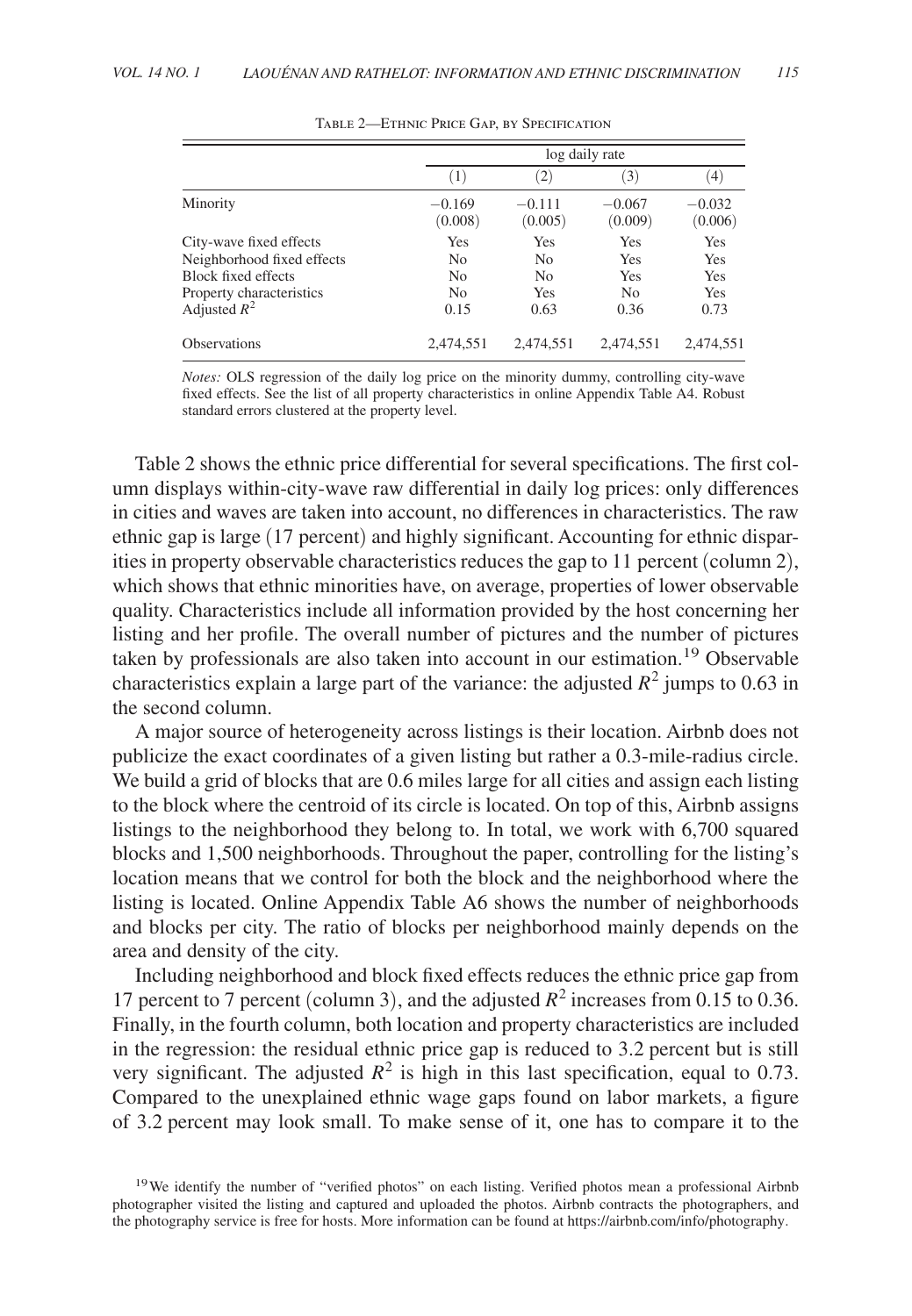|                                                                 | log daily rate          |                        |                         |                          |                      |
|-----------------------------------------------------------------|-------------------------|------------------------|-------------------------|--------------------------|----------------------|
|                                                                 | (1)                     | $\left( 2\right)$      | (3)                     | (4)                      | (5)                  |
| Minority                                                        | $-0.034$<br>(0.009)     | $-0.026$<br>(0.007)    | $-0.023$<br>(0.009)     | $-0.022$<br>(0.011)      | $-0.021$<br>(0.015)  |
| Number of reviews<br>Minority share (percent)<br>Adjusted $R^2$ | $\Omega$<br>6.1<br>0.72 | $1 - 4$<br>6.2<br>0.75 | $5 - 19$<br>6.3<br>0.78 | $20 - 49$<br>6.3<br>0.79 | $50+$<br>6.1<br>0.80 |
| <b>Observations</b>                                             | 351,631                 | 808,000                | 789,798                 | 352,906                  | 172.216              |

Table 3—Ethnic Price Gap, for Several Segments of the Number of Reviews

*Notes:* OLS regressions of the daily log price on the minority dummy, controlling for neighborhood fixed effects, block fixed effects, property characteristics, and ratings (for properties with at least one review). See the list of all property and host characteristics in online Appendix Table A4. Robust standard errors clustered at the property level.

average surplus that hosts realize on Airbnb. Working with the 50 largest US cities, Farronato and Fradkin (2018) find that hosts enjoy an average of \$26 in surplus per night booked for an average price of \$136. A 3.2 percent ethnic price gap represents a loss of \$4.4 per night, i.e., a 17 percent ethnic differential in surplus.<sup>20</sup>

Table 3 shows the coefficient associated to the ethnic minority dummy in a regression of the log price on property characteristics, neighborhood dummies, and ratings on several subsamples defined by the number of reviews. We find that the point estimates differ across subsamples: from 3.4 percent for listings with no reviews to an insignificant 2 percent for listings with more than 49 reviews. These results are suggestive of the existence of statistical discrimination if reviews bring information that helps offset the ethnic price gap. However, there are two caveats about this interpretation. First, we don't have the statistical power to reject the null hypothesis that all five coefficients are equal. Second, there is a potential sample bias: properties with no reviews are likely to be different from those with more than 49 reviews. In the remainder of the paper, we introduce a conceptual framework leading to an empirical test of statistical discrimination that leverages the longitudinal dimension of our data.

#### **II. Conceptual Framework**

In this section, we present a simple conceptual framework where ethnic price gaps can be due to statistical discrimination, taste-based discrimination, ethnic differentials in characteristics unobserved by the econometrician but observed by potential guests, and ethnic differentials in outside options.

## A. *Prices and Demand as a Function of Quality*

At each period (say, a week), a host shares her working time between two activities: renting her property (looking for guests, communicating with guests, cleaning

<sup>&</sup>lt;sup>20</sup>Our framework (*see infra*) allows the remaining 3.2 percent gap to be explained by the uneven distribution of unobservables across ethnic groups. Thus, we refrain from using a test à la Altonji, Elder, and Taber (2005).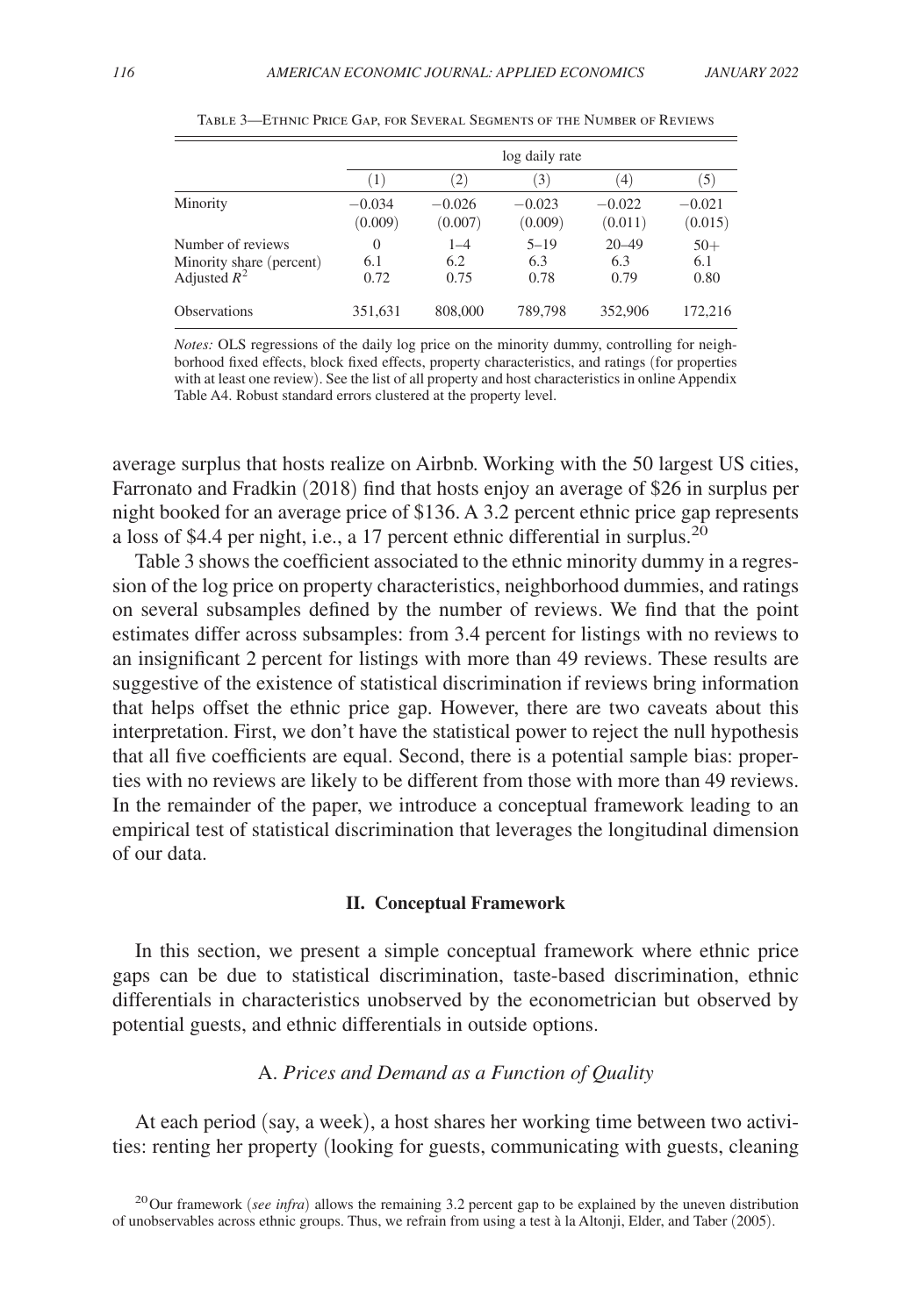up) or working at a regular job. Here, *L* is the amount of labor dedicated to renting and  $1 - L$  the amount dedicated to the regular job. Renting the property is assumed to have decreasing returns to scale: the number of nights supplied is equal to  $L^{\alpha}$ , with  $\tilde{\alpha} \in (0,1)$ . The regular job has constant returns to scale. Given the price of a night *P* and the wage of the regular job *W* , the revenue of the host over the period is  $PL^{\tilde{\alpha}} + W(1 - L)$ .

From the point of view of potential guests in a particular market, properties differ in three dimensions: quality  $Q$ , price  $P$ , and the ethnicity of the host  $m$  (equal to 1) if the host belongs to an ethnic minority, 0 otherwise). Demand *D* for a particular property is assumed to increase with  $Q$  and decrease with  $P$ . Taste-based discrimination is embedded in this framework: demand is assumed to be divided by  $\Gamma > 1$ when *m* = 1, relatively to *m* = 0. Assuming  $\beta$  and  $\kappa$  are strictly positive, we write demand as<br>  $D = \frac{Q^{\beta}}{P^{\kappa} \Gamma^{m}}$ . demand as

$$
D\,=\,\frac{ \mathcal{Q}^{\beta}}{P^{\kappa}\Gamma^m\!.
$$

Taking *Q* and *m* as given, hosts can set the price *P* and the effort *L* they dedicate renting to maximize their profit under the demand constraint<br>  $\max_{P} PD(P) + (1 - D^{1/\tilde{\alpha}}(P))W$  with  $D(P) = \frac{Q^{\beta}}{P^{\kappa} \Gamma^{m}}$ . to renting to maximize their profit under the demand constraint

$$
\max_P D(P) + \left(1 - D^{1/\tilde \alpha}(P)\right) W \qquad \text{with} \quad D(P) \ = \ \frac{Q^\beta}{P^\kappa \Gamma^m}.
$$

Solving the program, hosts will set the log price such that

(1) 
$$
p = p_0 + \lambda \alpha w + \lambda \beta q - \lambda \gamma m,
$$

where  $p = \log P$ ,  $w = \log W$ ,  $q = \log Q$ ,  $\gamma = \log \Gamma$ ,  $\alpha = \tilde{\alpha}/(1-\tilde{\alpha})$ ,  $\lambda$  $= (\kappa + \alpha)^{-1}$ , and  $p_0 = \lambda \alpha \log(\tilde{\alpha}(\kappa - 1)/\kappa)$ .

## B. *Imperfectly Observed Quality*

Potential guests cannot observe quality perfectly. They have an information set that contains everything that the website displays about the listing (description, pictures, host ethnicity, and ratings, if any). We assume that quality  $q$  is the sum of two components orthogonal from each other:  $q = \zeta + \nu$ . Note that  $\zeta$  is immediately observable in the listing by potential guests, while  $\nu$  is unobservable when the listing has no reviews but perfectly observable when it has an infinite number of reviews.

We assume that the distribution of the quality component inferred from reviews conditional on ethnicity  $\nu | m$  is a  $\mathcal{N}(\bar{\nu}_m, \sigma_\nu^2)$ .<sup>21</sup> Each review transmits a signal, which is a random draw around  $\nu$  in a normal distribution, the error on a single review being of variance  $\sigma^2$ <sup>22</sup> Potential guests observe *r*, the average signal transmitted by the set of *K* existing reviews, which is distributed as a  $\mathcal{N}(\nu, \sigma^2/K)$ . Denoting

 $^{21}$  In online Appendix Section E, we show that we can obtain a similar expression for the expectation of the price when we assume, more realistically, that  $\nu$  follows a nonnormal prior distribution (beta distribution).

 $22$ This assumption is not obvious. Reviews may depend on the quality but also on prices. We abstract from this aspect to simplify.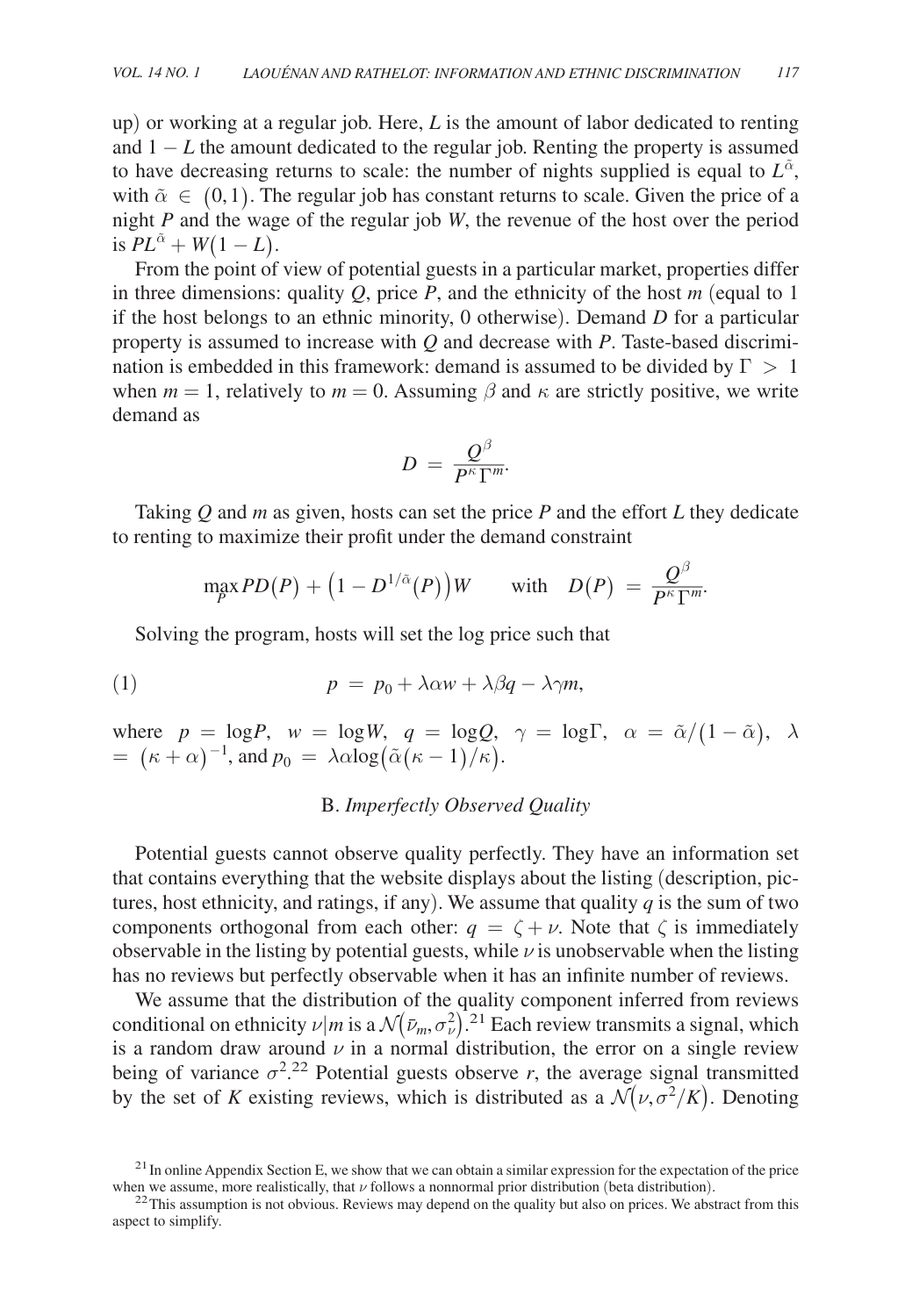$\rho = \sigma^2/\sigma_{\nu}^2$ , the expected  $\nu$  for a listing with average r, K reviews, and host ethnicity *m* is the weighted average between the prior  $\bar{\nu}_m$  and the signal *r*: *L: APPLIED I*<br>average *r*<br>ior  $\bar{\nu}_m$  and<br> $\frac{Kr + \rho \bar{\nu}_m}{K + \rho}$ 

$$
E(\nu|r, K, m) = \frac{Kr + \rho \bar{\nu}_m}{K + \rho}.
$$

From the point of view of potential guests, the expected quality of a listing with *K* reviews, a signal  $r$ , a host ethnicity  $m$ , and observable characteristics  $\zeta$  is  $\frac{K}{K + \rho}$ <br>expected<br>vable channels<br> $\frac{Kr + \rho \bar{\nu}_m}{K + \rho}$ 

$$
E(q|\zeta,r,K,m) = \zeta + \frac{Kr + \rho \bar{\nu}_m}{K + \rho}.
$$

In a context where quality is not perfectly observed, the host will combine the expected quality conditional on the information set of potential guests with equation (1) to form the price-setting rule d, the hos<br>otential gu<br> $\frac{Kr + \rho \bar{\nu}_m}{K + \rho}$ 

(2) 
$$
p = p_0 - \lambda \gamma m + \lambda \alpha w + \lambda \beta \zeta + \lambda \beta \frac{Kr + \rho \bar{\nu}_m}{K + \rho}.
$$

#### **III. Empirical Strategy and Results**

In this section, we first derive empirical predictions from the theoretical framework in order to identify statistical discrimination from the other mechanisms. Second, we show how we can separate the part of the statistical discrimination ethnic price gap that corresponds to differences in true average unobservable quality from the part that corresponds to inaccurate beliefs. Finally, we present the estimation results.

## A. *Identification Strategy When Beliefs Are Accurate*

We assume that the econometrician observes for each listing *i* a sequence of prices  $p_{it}$  at different dates *t*, the associated number of reviews  $K_{it}$ , listing characteristics  $X_{it}$ , the host's ethnicity  $m_i$ , and the last-known average rating  $\bar{r}_i$ . We assume that, conditional on listing fixed effects and  $X_i$ , the variability in prices over time does not come from variations in features ζ or the outside option *w* .

*Prediction 0* (*Accurate Beliefs*).—Under the previous set of assumptions, our main empirical prediction is that the nonlinear regression with listing fixed effects specified in equation (3) will allow the econometrician to identify  $\beta_m = \lambda \beta (\bar{\nu}_1 - \bar{\nu}_0)$ , the ethnic price gap that can be attributed to statistical discrimination, as well as  $\rho$ , the number of reviews that are necessary to make up for half of the gap due to statistical discrimination. Proofs are in online Appendix Section F. Formally,

the number of reviews that are necessary to make up for half of the gap due to  
tical discrimination. Proofs are in online Appendix Section F. Formally,  
(3) 
$$
p_{it} = \sum_{\bar{r} \in \text{supp}(\bar{r})} \beta_{\bar{r}} \mathbf{1} \{ \bar{r}_i = \bar{r} \} \frac{K_{it}}{K_{it} + \rho} - \beta_m m_i \frac{K_{it}}{K_{it} + \rho} + \mu_i + X_{it} \beta_x + \varepsilon_{it}.
$$

Once we control for the time evolution of prices that corresponds to listings of quality  $\bar{r}_i$  (where supp  $(\bar{r})$  is the set of all possible values of  $\bar{r}_i$ ), the specific time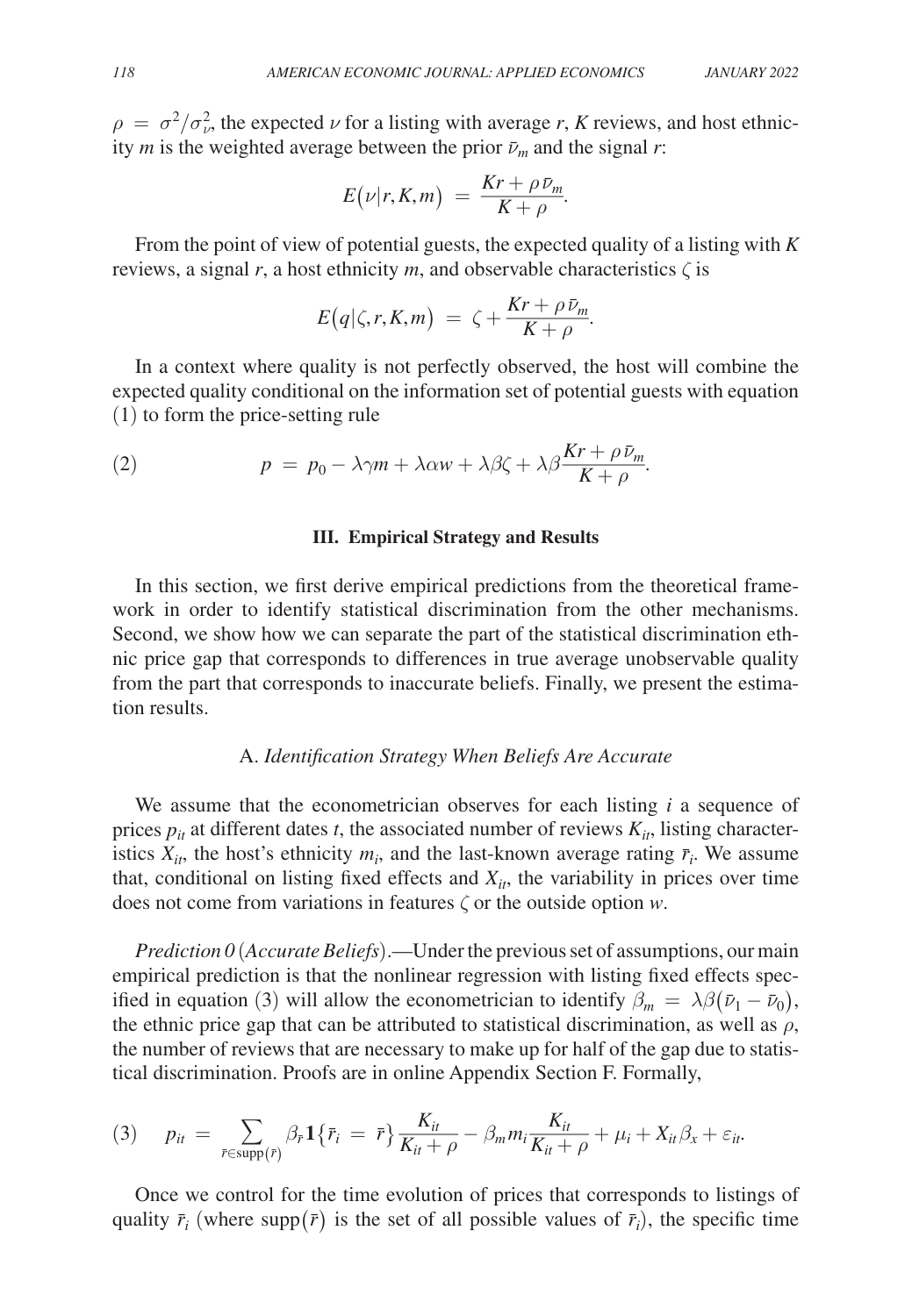evolution of the prices of the listings of minority hosts reveals the extent of statistical discrimination. If minority hosts have, on average, listings that have worse unobservables than majority hosts,  $\bar{\nu}_1 < \bar{\nu}_0$ , we have  $\beta_m < 0$ . Intuitively, all minority hosts have to post lower prices initially to compensate for lower expectations from the demand side. Within bins of listings of the same quality, the price of listings belonging to minority hosts will increase faster with the number of reviews than will those belonging to majority hosts. As information about  $\nu$  becomes more accurate, the price of minority-host listings will catch up and converge toward the price of their majority-host counterparts.

Note that within this framework, we cannot disentangle the other possible channels causing ethnic price gaps. Differences in unobservables that do not evolve with reviews  $(\zeta)$ , differences in outside option  $(w)$ , and taste-based discrimination  $(\gamma)$  are pooled together and absorbed by the listing fixed effects.

## B. *Identification Strategy When Beliefs Are Inaccurate*

So far, we have assumed that potential guests have accurate beliefs and that statistical discrimination exists because the average quality of the listings proposed by minorities is lower than those proposed by the majority  $(\bar{\nu}_1 < \bar{\nu}_0)$ . Here, we relax the assumption that guests have accurate beliefs about the average quality  $\bar{\nu}$  in each group. For simplicity, let us assume that potential guests make no mistake on the average quality  $\bar{v}_0$  of listings held by majority hosts. However, their prior on the average quality  $\tilde{\nu}_1$  might differ from the true average quality  $\bar{\nu}_1$ . For instance, guests might wrongly believe that minority listings are worse on average than they actually are  $(\bar{\nu}_1 - \tilde{\nu}_1 > 0)$ .

When beliefs are allowed to be inaccurate, we can decompose into two components the term  $\bar{\nu}_0 - \tilde{\nu}_1$  that we attribute to statistical discrimination. The first one,  $\bar{\nu}_0 - \bar{\nu}_1$ , is due to the difference in the true average unobservable quality across groups. The second one,  $\bar{\nu}_1 - \tilde{\nu}_1$ , is due to the difference between the average true unobservable quality and the (potentially inaccurate) beliefs that potential guests hold about it.

*Predictions 1 and 2* (*Inaccurate Beliefs*).—Under this new, more general set of assumptions, our first empirical prediction is that the regression specified in equation (3) will allow the econometrician to identify  $\beta_m = \lambda \beta (\tilde{\nu}_1 - \bar{\nu}_0)$ , the ethnic price gap that can be attributed to statistical discrimination, as well as  $\rho$ .

Our second empirical prediction is that the nonlinear regression with listing fixed effects in which we do not include the interaction terms between ratings dummies  $\mathbf{1}\{\bar{r}_i = \bar{r}\}\$  and the evolution in the number of reviews  $K_{it}/(K_{it} + \rho)$ , as specified in equation (4), will allow the econometrician to identify  $\tilde{\beta}_m = \lambda \beta (\tilde{\nu}_1 - \bar{\nu}_1)$ , the ethnic price gap that can be attributed to inaccurate beliefs, as well as  $\rho$ . Proofs are<br>
in online Appendix Section F. Now,<br>
(4)  $p_{it} = \beta_k \frac{K_{it}}{K_{it} + \rho} - \tilde{\beta}_m m_i \frac{K_{it}}{K_{it} + \rho} + \mu_i + X_{it} \beta_x + \varepsilon_{it}$ . in online Appendix Section F. Now,

ethnic price gap that can be attributed to inaccurate beliefs, as well in online Appendix Section F. Now,

\n
$$
p_{it} = \beta_k \frac{K_{it}}{K_{it} + \rho} - \tilde{\beta}_m m_i \frac{K_{it}}{K_{it} + \rho} + \mu_i + X_{it} \beta_x + \varepsilon_{it}.
$$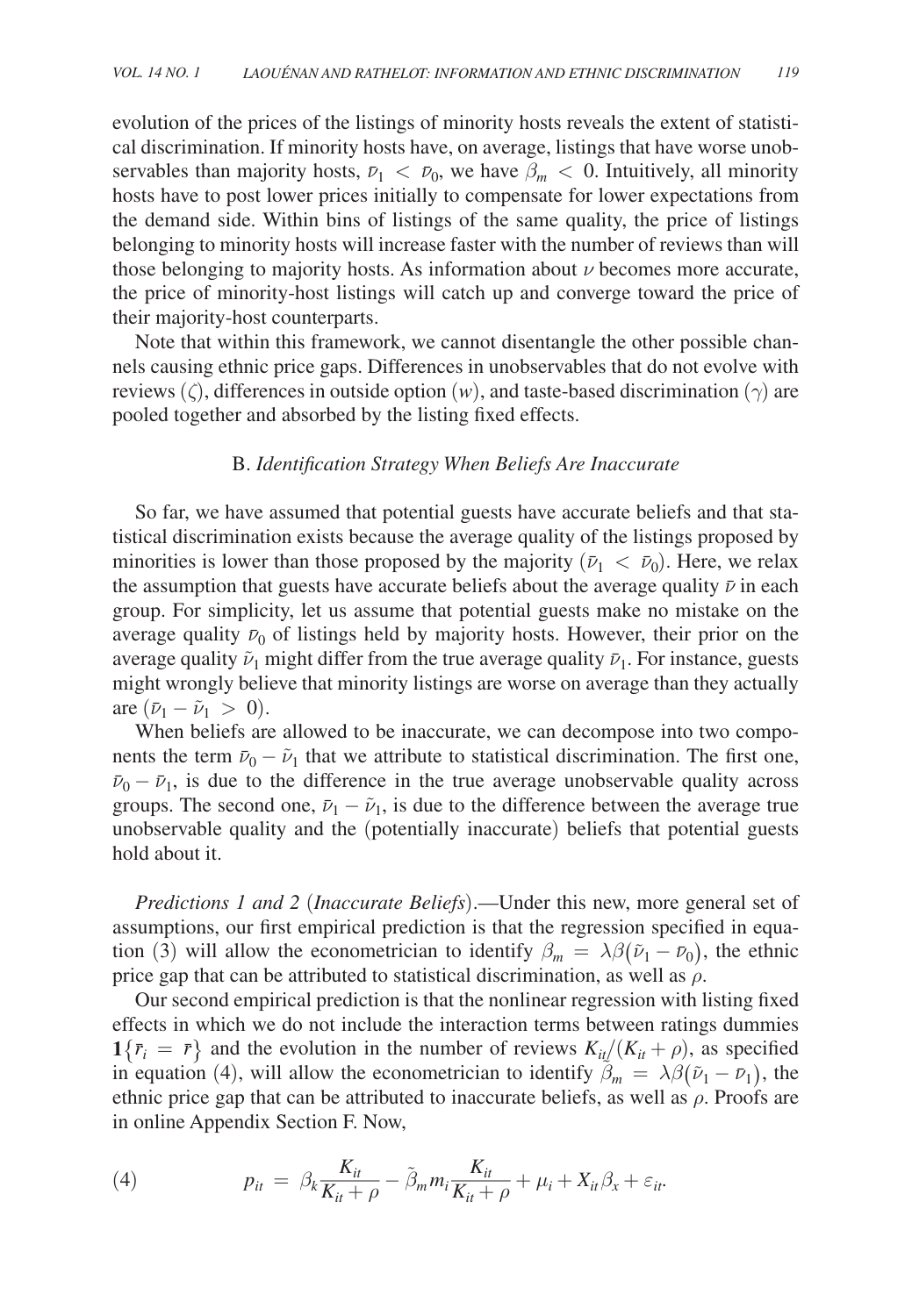Whenever beliefs are correct  $(\tilde{\nu}_1 = \bar{\nu}_1)$ , the estimate of  $\tilde{\beta}_m$  in equation (4) should be equal to 0, while the estimate of  $\beta_m$  in equation (3) will be equal to  $\bar{\nu}_1 - \bar{\nu}_0$ . When  $\tilde{\nu}_1 = \bar{\nu}_1$ , potential guests are right, on average, about the property quality in each group. When we do not control by the price evolution specific to ratings' levels, the prices of minority-owned listings will evolve at the same pace as those of the majority.

On the contrary, when both groups have the same true average quality  $(\bar{\nu}_1 = \bar{\nu}_0)$ but potential guests have inaccurate beliefs  $(\tilde{\nu}_1 < \bar{\nu}_1)$ , the estimate of  $\beta_m$  in equation (3) and the estimate of  $\tilde{\beta}_m$  in equation (4) should be equal to each other and strictly positive. In the empirical subsection below, we will report  $\beta_m$ , the total statistical discrimination gap;  $\tilde{\beta}_m$ , the ethnic gap due to inaccurate beliefs; and  $\beta_m - \tilde{\beta}_m$ , the ethnic gap due to differences in the true average quality.

Where could inaccurate beliefs come from? Listings on Airbnb are a selected subset from all homes. Most likely, hosts self-select into Airbnb based on the quality of their homes, and it is possible that minority listings are even more selected, given that ethnic minorities tend to live in areas and properties that are less valued by guests. This differential selection may induce a gap between the guests' beliefs about unobservables and actual quality for minority listings. This hypothesis is consistent with the fact that the share of minorities on Airbnb is smaller than their share in the whole population. Another way to explain why potential guests, who are primarily from the majority group, have unduly low beliefs about the quality of minority hosts' listing is provided by the model of stereotypes in Bordalo et al. (2016).

#### C. *Main Empirical Results*

We estimate regressions (3) and (4) using 4 values for the support of the last observed average rating  $(5, 4.5, 4, \text{ and } \leq 3.5 \text{ stars})$ , including listing fixed effects. We use all property characteristics as well as city dummies interacted with the wave in which the listing appears. We estimate the main parameters of interest:  $\beta_m$ ,  $\tilde{\beta}_m$ , and  $\rho$ . For inference, we bootstrap at the property level.

We present the estimation results in Table 4. In the first column, we show the results of regression (3). The point estimate for the total ethnic gap corresponding to statistical discrimination is 3.4 percent. This figure is similar to the ethnic price gap observed in the subset of listings with no reviews (3.4 percent; see Table 3, column 1). This point estimate suggests that the whole initial price gap can be accounted for by statistical discrimination. In other words, when the number of reviews tends to infinity, the price gap between a property held by a minority host and one of the same quality held by a majority will converge to zero.

In the second column of Table 4, we show the results of regression (4). The component of statistical discrimination corresponding to inaccurate beliefs is estimated to be equal to 2.5 percent. We interpret this result as evidence that roughly three-quarters (i.e.,  $2.5/3.4$ ) of the gap due to statistical discrimination is driven by inaccurate beliefs and one-quarter  $(0.9/3.4)$  is driven by differences in average unobservable quality. Potential guests may be either overestimating the average quality of listings by majority hosts or underestimating the average quality of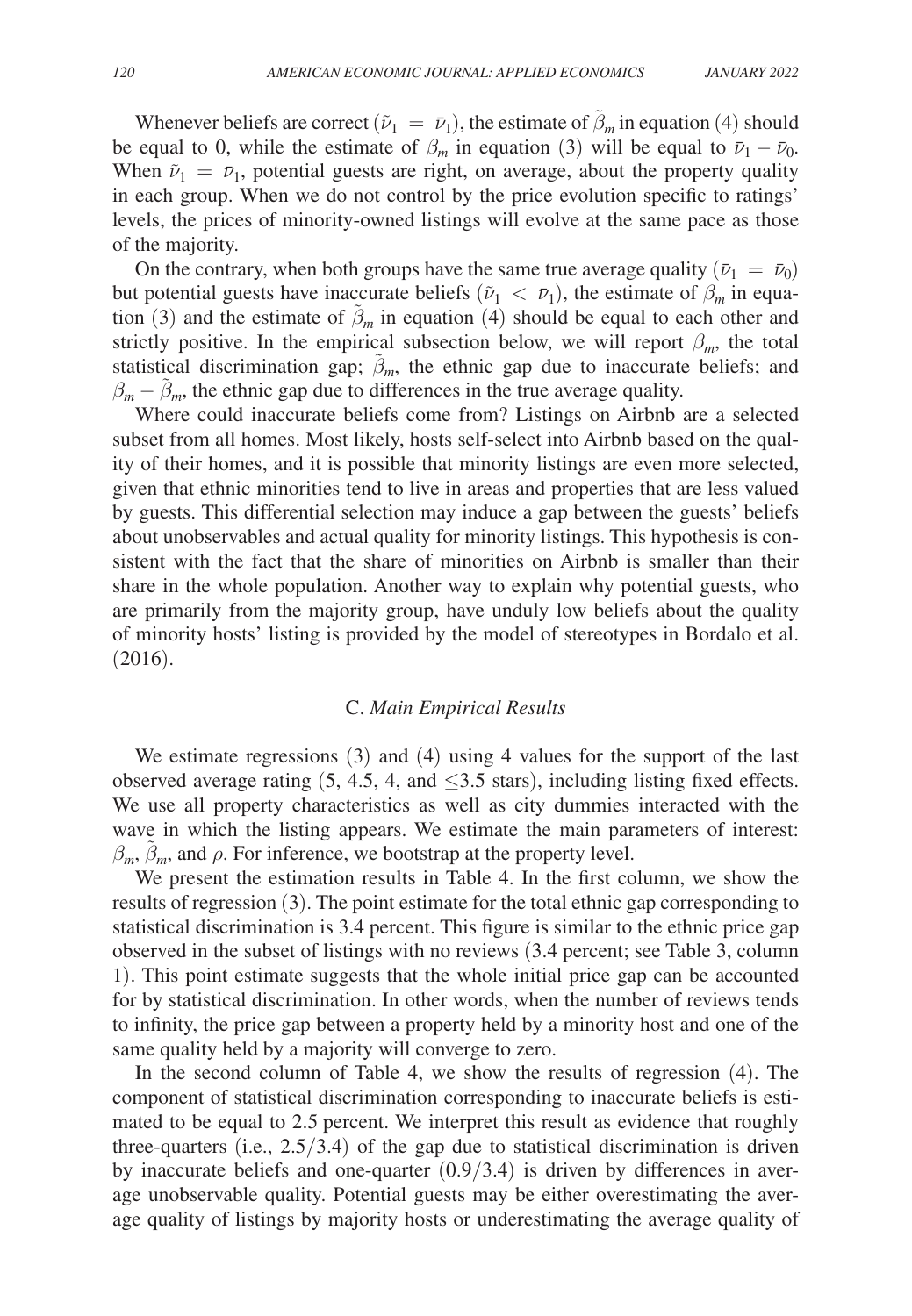|                               | (1)                 | (2)              |
|-------------------------------|---------------------|------------------|
| 5 stars $\times$ $f(K)$       | 0.115<br>(0.002)    |                  |
| 4.5 stars $\times$ $f(K)$     | 0.062<br>(0.002)    |                  |
| 4 stars $\times$ $f(K)$       | $-0.005$<br>(0.003) |                  |
| $<$ 3.5 stars $\times$ $f(K)$ | $-0.030$<br>(0.007) |                  |
| f(K)                          |                     | 0.075<br>(0.001) |
| Minority $\times f(K)$        | 0.034<br>(0.006)    | 0.025<br>(0.006) |
| $\rho$                        | 13.7<br>(0.30)      | 13.7<br>(0.30)   |
| <b>Observations</b>           | 2,474,551           | 2,474,551        |

Table 4—Nonlinear Model of log Prices as a Function of the Number of Reviews

*Notes:* Estimations by nonlinear least squares of equations (3) and (4). The outcome is the daily log price. Stars represent the last-known average rating for a listing. Minority is an indicator that identifies the minority host; i.e.,  $m_i = 1$ .  $f(K_{it}) = K_{it}/(K_{it} + \rho)$ , where  $K_{it}$  is the number of reviews for listing  $i$  at time  $t$  and  $\rho$  is the number of reviews that are necessary to make up for half of the gap due to statistical discrimination. Values in row Minority  $\times f(K)$  are estimates of the coefficients on the term  $m_i(K_{it}/(K_{it} + \rho))$ . Under our assumptions, the interaction  $m \times f(K)$  is an estimate of  $-\beta_m$  (the total ethnic gap due to statistical discrimination) in column 1 and of − β̃ *<sup>m</sup>* (the part of statistical discrimination due to inaccurate beliefs) in column 2. On top of covariates included in the table, we include neighborhood fixed effects, block fixed effects, and property/host characteristics. See the list of all property and host characteristics in online Appendix Table A4. Inference by block bootstrap at the listing level.

those held by minority hosts. The true average unobservable quality of minority and majority listings is very similar and creates a price gap of less than 1 percent, while the inaccurate beliefs of potential guests are responsible for most of the gap.<sup>23</sup> These inaccurate beliefs are corrected by new information about the quality of listings coming from reviews, which is, in practice, very different from what taste-based discrimination would generate.

We find that  $\rho$  is equal to 14.  $\rho$  can be interpreted as the number of reviews necessary to reveal half of the relevant information about the unobservables of a listing. If *p* is the price of a property in the absence of reviews and  $\bar{p}$  the price when all the information is revealed, the price  $(n + \bar{n})/2$  is reached in expectation after Itsung. If p is the price of a property in the absence of reviews and p the price when<br>all the information is revealed, the price  $(p + \bar{p})/2$  is reached in expectation after<br>a reviews. On evergent 14 reviews are required  $\rho$  reviews. On average, 14 reviews are required to correct the ethnic gap for half of the component due to statistical discrimination.

#### **IV. Additional Results**

In this section, we first present two additional pieces of evidence in support of our main empirical strategy. We show that our results are robust to more flexible or

<sup>&</sup>lt;sup>23</sup>Block bootstrapping the estimation, we find that the 95 percent confidence interval (CI) of  $\beta_m$  is [0.014, 0.054], the CI of  $\tilde{\beta}_m$  is [0.005, 0.046], and the CI of  $\beta_m - \tilde{\beta}_m$  is [0.006, 0.010].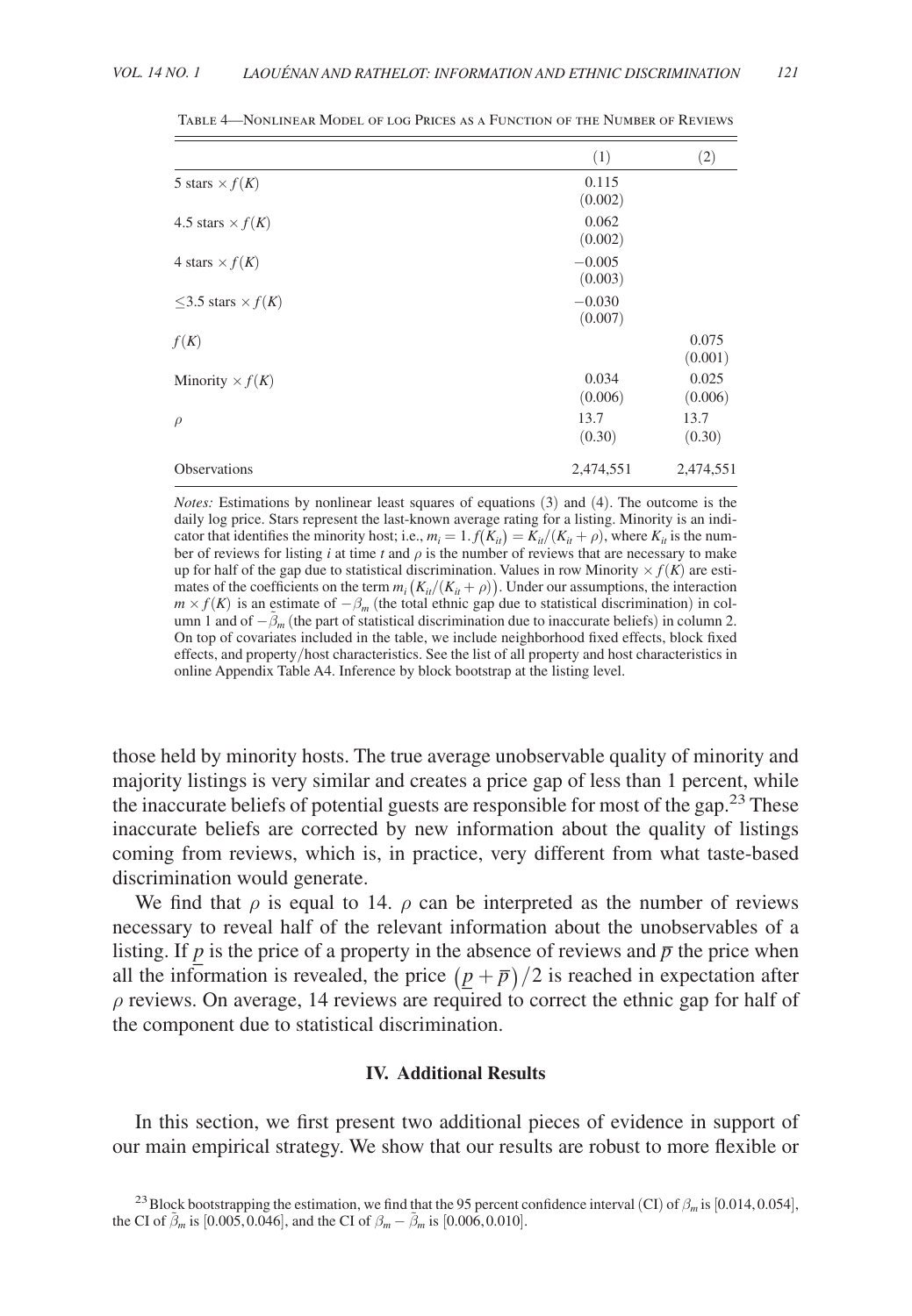different functional form assumptions on the relationship between log prices and the number of reviews. Second, we present results by subsamples. Finally, we provide empirical elements that lead us to argue against alternative stories that could explain why minority prices increase faster than majority ones in the absence of statistical discrimination.

## A. *Robustness*

In this subsection, we present additional results that do not rely on imposing the  $K/(K + \rho)$  functional form on the relationship between the number of reviews and prices. We estimate a within-listing price model where the number of reviews enters as a linear or a quadratic function:

(5) 
$$
p_{it} = \sum_{\bar{r} \in \text{supp}(\bar{r})} \mathbf{1} \{ \bar{r}_i = \bar{r} \} \left( \beta_{\bar{r},1} K_{it} + \beta_{\bar{r},2} K_{it}^2 \right) \\ - m_i \left( \beta_{m,1} K_{it} + \beta_{m,2} K_{it}^2 \right) + \mu_i + X_{it} \beta_x + \varepsilon_{it}.
$$

If reviews matter and ratings provide some information about unobserved quality, we should have  $\beta_r > \beta_r$  if  $r > r'$ , what we have checked above with a more flexible specification. In the presence of statistical discrimination, we should have  $\beta_{m,1} > 0$ . The  $K/(K + \rho)$  functional form also implies that the relationship between the number of reviews and prices is concave, so that  $\beta_{m,2} < 0$ .

Table 5 presents the results of the estimation of this model. Columns 1 and 2 show the estimation results for a linear specification in which we restrict the sample to observations with less than 40 and 60 reviews. In column 3, we present the results for the quadratic specification. The results are all consistent with those of the previous section. The higher the final rating, the faster prices grow with the number of reviews. The slope of the relationship is higher for hosts belonging to the minority group. The quadratic specification shows that the relationship is indeed concave.

### B. *The Relationship between Prices and Reviews: Nonparametric Estimation*

Another way to support our empirical strategy is to show that the relationship between prices and reviews, irrespective of hosts' ethnicity, is compatible with the function  $K/(K + \rho)$ . Do we observe such a pattern in our data? Restricting our sample to properties held by majority hosts, we regress the log price on splines of the number of reviews interacted with the last rating  $(5, 4.5, 4, \text{ and } 3.5 \text{ stars and less})$ and the full set of characteristics of the properties. The spline specification allows us to flexibly accommodate any form of the relationship between prices and the number of reviews. Formally,

(6) 
$$
p_{it} = \sum_{r=3.5}^{5} \mathbf{1} \{ \bar{r}_i = \bar{r} \} s_r(K_{it}) + \mu_i + X_{it} \beta_x + \varepsilon_{it},
$$

where  $p_{it}$  is the log price of property *i* at wave *t*, *K* is the number of reviews, *X* are observable characteristics of the property and the host,  $s_{\bar{r}}(\cdot)$  are piecewise-linear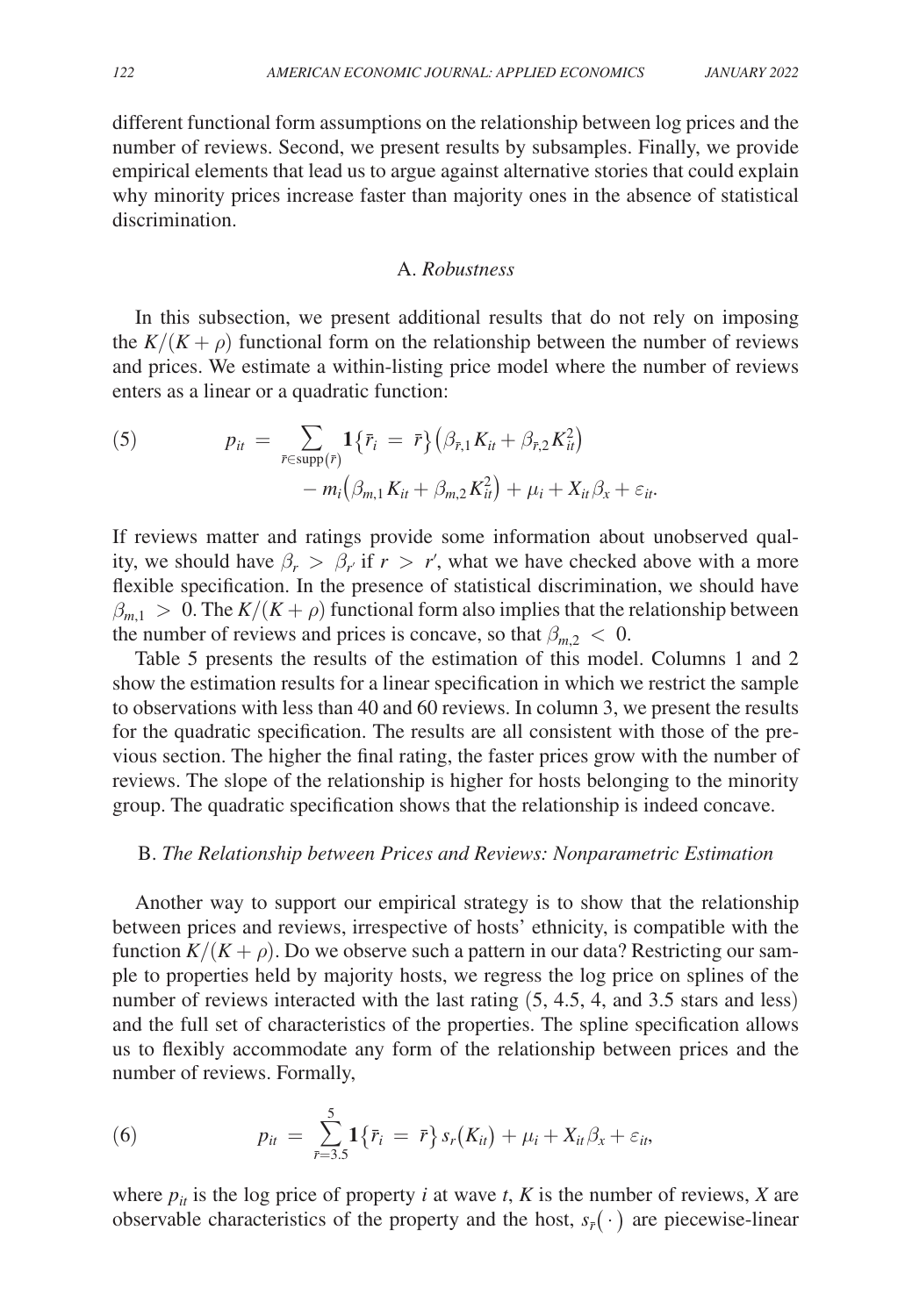|                              |                     | log price           |                     |
|------------------------------|---------------------|---------------------|---------------------|
|                              | (1)                 | (2)                 | (3)                 |
| 3.5 stars $\times K/100$     | $-0.145$<br>(0.058) | $-0.137$<br>(0.052) | $-0.168$<br>(0.085) |
| 4 stars $\times K/100$       | $-0.133$<br>(0.023) | $-0.132$<br>(0.019) | $-0.134$<br>(0.035) |
| 4.5 stars $\times K/100$     | 0.048<br>(0.010)    | 0.014<br>(0.008)    | 0.133<br>(0.014)    |
| 5 stars $\times K/100$       | 0.185<br>(0.011)    | 0.114<br>(0.008)    | 0.295<br>(0.015)    |
| Minority $\times K/100$      | 0.090<br>(0.036)    | 0.060<br>(0.027)    | 0.120<br>(0.045)    |
| 3.5 stars $\times (K/100)^2$ |                     |                     | 0.154<br>(0.154)    |
| 4 stars $\times (K/100)^2$   |                     |                     | 0.082<br>(0.053)    |
| 4.5 stars $\times (K/100)^2$ |                     |                     | $-0.193$<br>(0.018) |
| 5 stars $\times$ $(K/100)^2$ |                     |                     | $-0.315$<br>(0.018) |
| Minority $\times (K/100)^2$  |                     |                     | $-0.122$<br>(0.053) |
| Samples                      | K < 40              | K < 60              | K < 80              |
| Observations                 | 1,883,500           | 1,996,554           | 2,051,820           |

Table 5—Robustness: Linear and Quadratic Models of Price with Listing Fixed **EFFECTS** 

splines that are specific to each level of the last rating  $\bar{r}$ , and  $\mu$  are property fixed effects. The results of the estimation are displayed in Figure 2.

The figure shows that, depending on the last rating, prices diverge in a way that is close to the functional form predicted by our conceptual framework, displayed in online Appendix Figure A4. This result supports our assumptions that (i) reviews provide information to potential guests, (ii) hosts use reviews and information to update their prices, and (iii) the functional form between log prices and the number of reviews conditional on the last rating looks like  $K/(K + \rho)$ .

## C. *Heterogeneity*

In Table 6, we perform the main analysis on several subsamples according to the ethnic minority group ( African American versus Arabic/Muslim), the continent ( North America versus Europe), and the nature of the listing (entire property versus shared property). For each sample or specification, we report in panel A the estimates of  $\beta_m$  and  $\rho$  from equation (3). Panel B shows the unexplained price gap on the sample of properties with no reviews.

*Notes:* OLS regressions with listing fixed effects. Stars represent the last-known average ratings, and *K* is the number of reviews. Aside from those mentioned in the table, controls include city-wave fixed effects and property characteristics (see online Appendix Table A4). Robust standard errors clustered at the property level.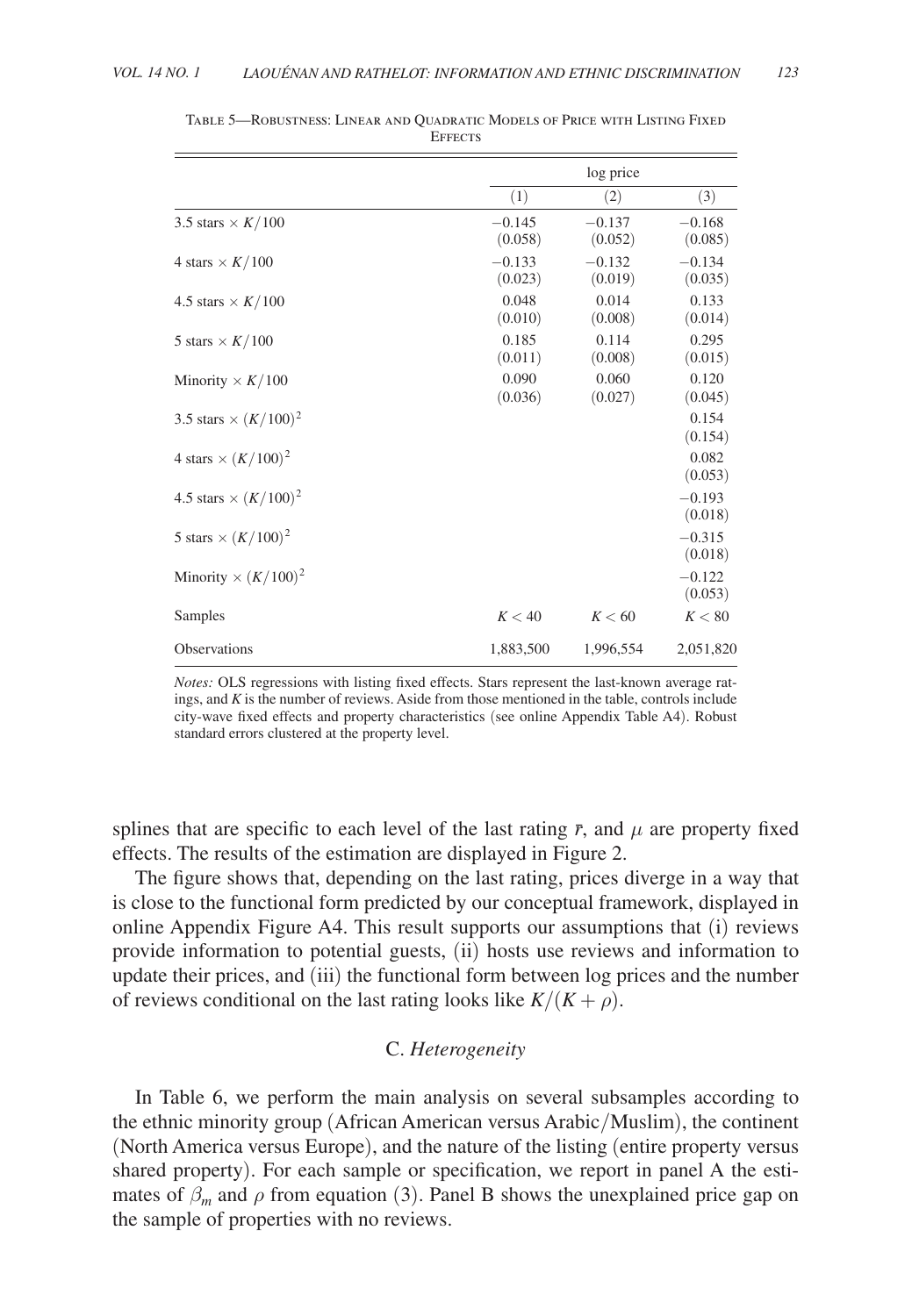

Figure 2. Estimated Prices with the Number of Reviews, Stratified by the Most Recent Average Rating

*Notes:* Equation (6) was estimated by linear regression with property fixed effects. We use linear splines with knots at 5, 10, 20, 30, and 50 reviews. The sample is restricted to listings with majority hosts. We plot the estimates  $\hat{s}_r$  $( \cdot )$  for all values of *r*, with the normalization  $\hat{s}_r(0) = 0$ . The number of observations of properties with ratings 3.5 or lower is very small when the number of reviews are higher than 30, and we do not report the corresponding estimates.

In most cases, the point estimate of  $\beta_m$  is of the same magnitude as the ethnic price gap for nonreviewed listings. According to our model, the ethnic price gap is maximum at zero reviews and decreases once information is revealed. Statistical discrimination seems to be higher for Black hosts than for Arabic/Muslim hosts. There is no significant difference in the extent of statistical discrimination between Europe and North America. Comparing shared flats with entire flats is intuitively interesting. A possible hypothesis is that shared flats involve a more substantial amount of interaction between hosts and guests than entire flats (where, sometimes, hosts and guests hardly meet). Our analysis shows that shared flats tend to have higher statistical discrimination than entire flats. We also find that information is more difficult to collect for shared flats ( $\rho$  being roughly twice larger) than for entire flats. This is consistent with the fact that the set of observables is larger (including how friendly the host is, for instance).

## D. *Do Ethnic Groups Compete on the Same Market?*

So far, we have made the implicit assumption that minority and majority hosts compete in the same market. In this section, we investigate whether markets are also segmented: minority hosts receiving almost only guests of their own ethnicities.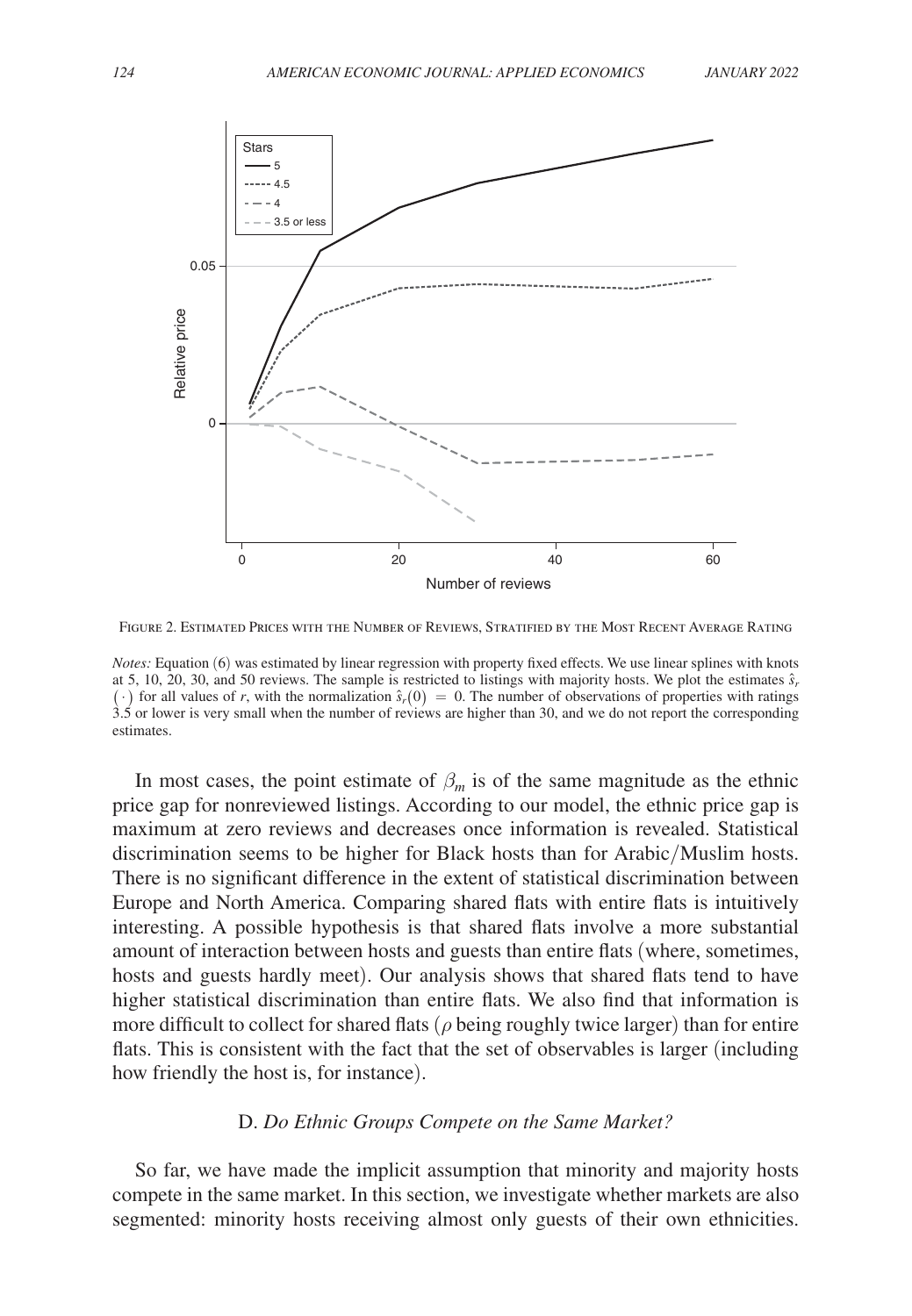|                                                              | Full<br>sample<br>(1) | Arabic<br><b>Muslims</b><br>(2) | <b>Blacks</b><br>(3) | US Canada<br>(4)    | Europe<br>(5)       | Shared flat<br>(6)  | Entire flat<br>(7)  |
|--------------------------------------------------------------|-----------------------|---------------------------------|----------------------|---------------------|---------------------|---------------------|---------------------|
| Panel A. Estimation of the main model                        |                       |                                 |                      |                     |                     |                     |                     |
| Minority $\times f(K)$                                       | 0.034<br>(0.006)      | 0.019<br>(0.007)                | 0.049<br>(0.008)     | 0.029<br>(0.007)    | 0.037<br>(0.008)    | 0.082<br>(0.012)    | 0.013<br>(0.006)    |
| $\rho$                                                       | 14<br>(0.3)           | 14<br>(0.3)                     | 12<br>(0.3)          | 10<br>(0.4)         | 17<br>(0.4)         | 22<br>(0.9)         | 12<br>(0.3)         |
| Panel B. Unexplained ethnic price gap (nonreviewed listings) |                       |                                 |                      |                     |                     |                     |                     |
| Minority                                                     | $-0.034$<br>(0.009)   | $-0.036$<br>(0.010)             | $-0.25$<br>(0.013)   | $-0.020$<br>(0.012) | $-0.049$<br>(0.012) | $-0.034$<br>(0.015) | $-0.038$<br>(0.010) |
| Adjusted $R^2$                                               | 0.72                  | 0.72                            | 0.73                 | 0.76                | 0.70                | 0.59                | 0.68                |
| Minority share (percent)                                     | 6.1                   | 3.8                             | 3.4                  | 8.7                 | 4.8                 | 7.8                 | 5.5                 |
| <b>Observations</b>                                          | 351,631               | 342.988                         | 270,896              | 119,506             | 232,125             | 99,087              | 252,544             |

TABLE 6-RESULTS ON SUBSAMPLES

*Notes:* In panel A, estimations by nonlinear least squares following the specification adopted in Table 4, column 1. Minority is an indicator that identifies the minority host; i.e.,  $m_i = 1$ .  $f(K_i) = K_{ii}/(K_{ii} + \rho)$ , where  $K_{ii}$  is the number of reviews for listing *i* at time *t* and  $\rho$  is the number of reviews that are necessary to make up for half of the gap due to statistical discrimination. Values in row Minority  $\times f(K)$  are estimates of the coefficients on the term  $m_i(K_{ii}/(K_{ii} + \rho))$ . Under our assumptions, the interaction  $m \times f(K)$  is an estimate of  $-\beta_m$  (the total ethnic gap due to statistical discrimination). On top of covariates included in the table, we include neighborhood fixed effects, block fixed effects and property/host characteristics. See the list of all property and host characteristics in online Appendix Table A4. Inference by block bootstrap at the listing level. In panel B, OLS regressions following the specification adopted in Table 3, column 1: daily log price on the minority dummy when the number of reviews are null, controlling for neighborhood fixed effects and block fixed effects property characteristics.

We first have to extract information about guests' ethnicities. On the website, we observe the first name of the last ten guests leaving reviews on each listing and each wave. Since we do not use the pictures provided on each guest profile, we are not able to identify Black guests. To keep a consistent definition for both hosts and guests, we restrict our analysis to the Arabic/Muslim minority group.

For each listing, we regress the share of reviews written by guests with an Arabic/Muslim first name on a dummy for the host ethnicity, controlling for the location and observable characteristics of the listing. In Table 7, we find evidence for some ethnic matching: a host with an Arabic/Muslim first name is 1 percentage point more likely to have a review from a guest with an Arabic/Muslim first name. While minority hosts seem to receive more minority guests, the magnitude of the difference shows that markets are far from being segregated.

## E. *Are Reviews Ethnically Biased?*

Another way to explain our empirical results would involve the combination of taste-based discrimination and ethnically biased reviews. In this scenario, the initial ethnic gap (among listings with few reviews) would reflect taste-based discrimination. If reviews are ethnically biased, minorities would receive overall lower ratings and worse reviews than majority listings with the same quality. Therefore, minority listings with the same observables and the same ratings would be of higher quality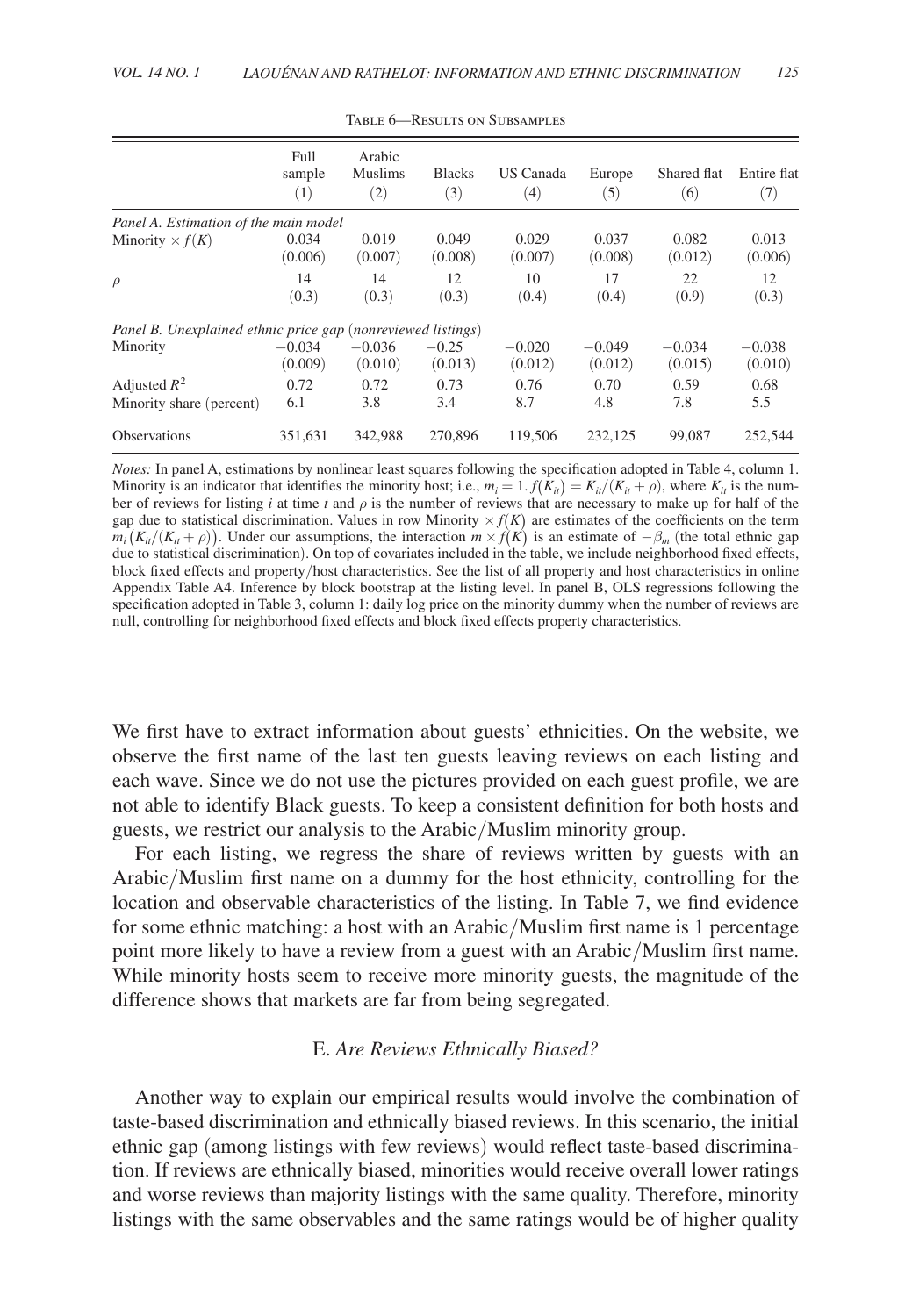|                                       | Share of Arabic/Muslim guests |
|---------------------------------------|-------------------------------|
| Arabic/Muslim host                    | 0.0081<br>(0.0014)            |
| Adjusted $R^2$<br><b>Observations</b> | 0.016<br>220,126              |

Table 7—Ethnic Matching between Arabic/Muslim Hosts and Arabic/Muslim Guests

*Notes:* OLS regression. Aside from the dummy Arabic/Muslim Host, controls include citywave fixed effects, neighborhood fixed effects, block fixed effects, property characteristics (see online Appendix Table A4), log price, number of reviews, and ratings. Standard errors are clustered at the property level.

than majority listings. Prices of listings owned by minorities conditional on observable characteristics and ratings would increase faster than prices of majority listings.

A key ingredient of this scenario is that reviews are ethnically biased. In this subsection, we show that minority hosts do not receive significantly better or worse reviews from minority guests than they do from majority guests. We read this result as an argument against the hypothesis that reviews are biased. To investigate this question, we must build, for each listing  $i$  and wave  $t$ , the ratings corresponding to the new reviews between *t* and  $t - 1$ . This step is necessary because the rating we observe at date  $t$ ,  $\bar{r}_{it}$ , is the average rating over all the reviews obtained by the listing until date *t*. We infer  $\tilde{r}_{it}$ , the average rating over reviews obtained between  $t - 1$ and *t*, from  $\bar{r}_{it}$ ,  $\bar{r}_{it-1}$ ,  $K_{it}$  (the total number of reviews at *t*), and  $K_{it-1}$ :<br> $\tilde{r}_{it} = \frac{\bar{r}_{it} \cdot K_{it} - \bar{r}_{i,t-1} \cdot K_{i,t-1}}{K_{it} - K_{i,t-1}}$ .

$$
\tilde{r}_{it} = \frac{\bar{r}_{it} \cdot K_{it} - \bar{r}_{i,t-1} \cdot K_{i,t-1}}{K_{it} - K_{i,t-1}}.
$$

We then estimate

$$
\tilde{r}_{it} = \alpha \tilde{g}_{it}^m + \gamma m_i \tilde{g}_{it}^m + X_{it}\beta + \mu_i + \varepsilon_{it},
$$

where  $\tilde{g}^m_{ii}$  is the share of guests between  $t-1$  and  $t$  that belong to the minority group and  $\mu_i$  is a listing-specific fixed effect. As in Section IVD, we exclude Blacks from the analysis because we are not able to identify them among the guests. In this regression,  $\gamma$  can be interpreted as the difference between the ratings given by minority and majority guests to minority listings. Restricting the sample to observations with new guests between waves, Table 8 shows that the coefficient of the interaction term is nonsignificant and small in magnitude: minority guests do not seem to give better reviews to minority hosts.

#### F. *Ethnic Differences in Property Upgrading*

Minority hosts might react to lower demand by improving the quality of their listing to a larger extent than majority hosts. In this case, we would also observe that minority prices increase faster than majority ones. Hosts can upgrade their property through both observable and unobservable characteristics.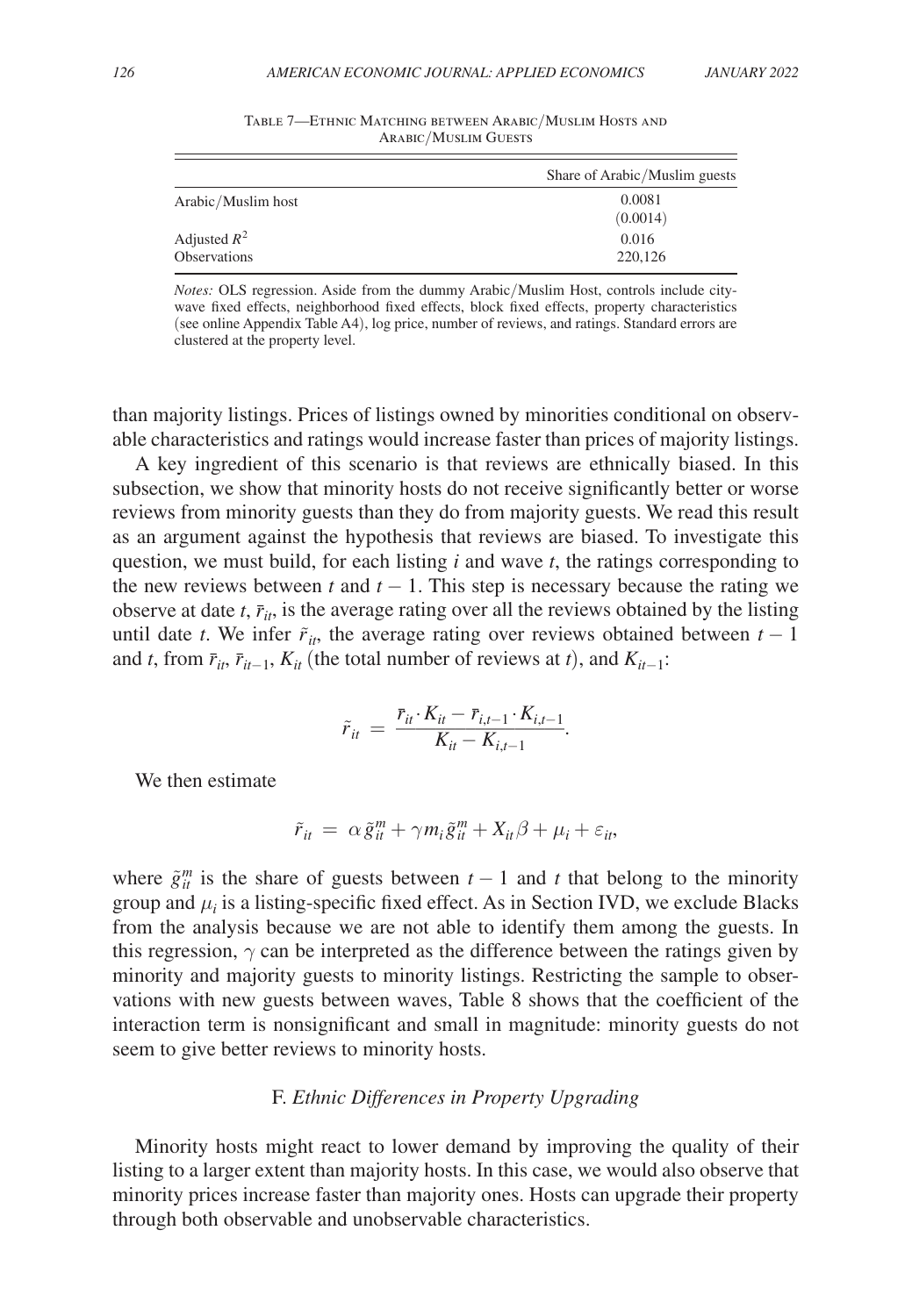| Average rating over reviews received between $t - 1$ and t |                  |
|------------------------------------------------------------|------------------|
| Share of minority among new guests                         | 0.000<br>(0.025) |
| Minority host $\times$ share of minority among new guests  | 0.008<br>(0.007) |
| Adjusted $R^2$                                             | 0.072            |
| <b>Observations</b>                                        | 954.361          |

Table 8—Average Rating, Depending on Hosts' and Guests' Ethnicity

*Notes:* OLS regressions with listings fixed effects. The outcome is  $\tilde{r}_{it}$ , the average rating over reviews obtained between *t* − 1 and *t* . Aside from those mentioned in the table, controls include city-wave fixed effects and property characteristics (see online Appendix Table A4). Robust standard errors clustered at the property level.

We exploit the information about observable characteristics of a listing and test whether minority hosts tend to change these observables in a way that improves the perceived quality of their listing. First, we estimate a hedonic price regression: we regress the log price on property characteristics, controlling for location and city-wave fixed effects, on the majority population. We use the estimated coefficients of this regression to predict the log price corresponding to all properties for each period as a function of the observables,  $\hat{p}(X_{it})$ . Second, we use the predicted<br>price  $\hat{p}(X_{it})$  as the outcome in the following model:<br>(7)  $\hat{p}(X_{it}) = \sum_{\bar{r}=3.5}^{5} b_r \mathbf{1} \{ \bar{r}_i = \bar{r} \} \frac{K_{it}}{K_{it} + \rho} - b_m m_i \$ price  $\hat{p}(X_i)$  as the outcome in the following model:

(7) 
$$
\hat{p}(X_{it}) = \sum_{r=3.5}^{5} b_r \mathbf{1} \{ \bar{r}_i = \bar{r} \} \frac{K_{it}}{K_{it} + \rho} - b_m m_i \frac{K_{it}}{K_{it} + \rho} + \mu_i + \varepsilon_{it}.
$$

If minorities upgrade their properties more and sooner than their majority counterparts do,  $b_m$  should be negative.

Upgrading may also come from characteristics that are not directly observable by the econometrician. We test for this by looking at the differential evolution of the word count of the listing description, the number of pictures displayed on the listing's page, and the number of pictures taken by a professional photographer. observables on the right-hand side:

We run a regression very close to the previous one, except that we now control for observables on the right-hand side:  
\n(8) 
$$
Y_{it} = \sum_{r=3.5}^{5} b_r \mathbf{1} \{ \bar{r}_i = \bar{r} \} \frac{K_{it}}{K_{it} + \rho} - b_m m_i \frac{K_{it}}{K_{it} + \rho} + \mu_i + X_{it} b_x + \varepsilon_{it},
$$

where  $Y_{it}$  is the word count or the number of pictures of listing *i* at date *t*. Again, we expect  $b_m$  to be negative if minority hosts upgrade their properties more than majority hosts.

Table 9 shows the results of the estimations of equations (7) and (8). In column 1, the point estimate of  $b<sub>m</sub>$  is significantly negative but very small. This suggests that upgrading on the observable characteristics plays a negligible role in explaining our main results. In all other columns, the point estimates of  $b<sub>m</sub>$  are small and insignificant. Minority hosts do not seem to have upgraded their listings differentially from majority hosts in terms of the listing description or pictures.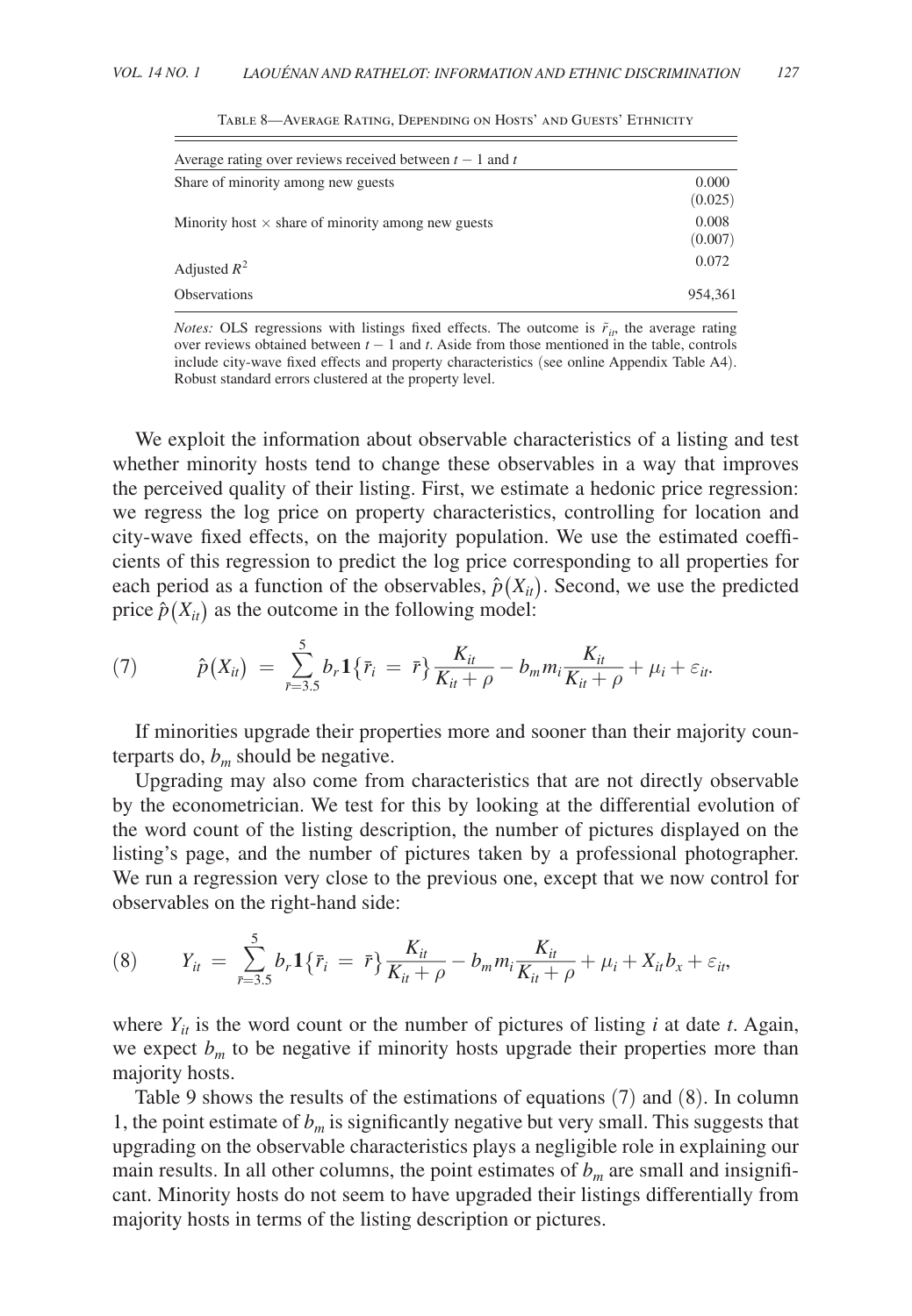|                               | Pred. log price | Word count | Pictures  | Pro. pictures |
|-------------------------------|-----------------|------------|-----------|---------------|
| 5 stars $\times$ $f(K)$       | 0.007           | 92.368     | 7.516     | 5.867         |
|                               | (0.000)         | (3.028)    | (0.105)   | (0.102)       |
| 4.5 stars $\times$ $f(K)$     | 0.007           | 80.547     | 6.400     | 4.788         |
|                               | (0.000)         | (3.183)    | (0.097)   | (0.094)       |
| 4 stars $\times$ $f(K)$       | 0.005           | 55.212     | 5.743     | 2.714         |
|                               | (0.000)         | (5.635)    | (0.183)   | (0.166)       |
| $<$ 3.5 stars $\times$ $f(K)$ | 0.003           | 30.629     | 5.359     | $-0.096$      |
|                               | (0.001)         | (8.808)    | (0.325)   | (0.318)       |
| Minority $\times f(K)$        | 0.001           | 7.503      | $-0.150$  | 0.283         |
|                               | (0.001)         | (8.419)    | (0.299)   | (0.287)       |
| Adjusted $R^2$                | 0.995           | 0.218      | 0.082     | 0.206         |
| <b>Observations</b>           | 2.474.551       | 2.474.551  | 2.474.551 | 2.474.551     |

Table 9—Differential Upgrading

*Notes:* OLS regressions of equations (7) and (8), using the estimated  $\hat{\rho} = 13.6$  and  $f(K)$  $= K/(K + \hat{\rho})$ , where *K* is the number of reviews and  $\rho$  is the number of reviews that are necessary to make up for half of the gap due to statistical discrimination. Stars represent the lastknown average ratings. Minority is an indicator that identifies the minority host; i.e.,  $m_i = 1$ . Values in row Minority  $\times f(K)$  are estimates of the coefficients on the term  $m_i(K_{ii}/(K_{ii} + \rho))$ . Under our assumptions, the interaction  $m \times f(K)$  is an estimate of  $-b_m$ . In column 1, the outcome is the predicted log price based on observable characteristics of the listing. In column 2, the outcome is the word count of the listing description. In column 3, the outcome is the number of pictures on the listing profile. In column 4, the outcome is the number of pictures taken by professionals on the listing profile. On top of the covariates included in the table, we include property/host characteristics (except in column 1). Robust standard errors clustered at the listing level.

## G. *Do Minority Hosts Set Prices That Are Too Low Initially?*

Another way to rationalize our results is that minority hosts might be less familiar with this market than majority ones are. If minorities are initially more pessimistic about the potential of their listings than majority hosts, they will set up lower initial prices. As information about their quality comes back to them (through reviews or the number of transactions), they would revise up their prices more quickly than the majority, which would generate differential dynamics in prices. This would explain our empirical results without the existence of statistical discrimination.

This story entails that minority hosts should get more transactions initially and that demand for ethnic listings should decrease with the number of reviews relative to nonminority listings. We show that this is not the case. As we do not directly observe the number of transactions, we use the number of new reviews between difference in logs) as the outcome:

two waves as a proxy. We estimate our nonlinear model using this difference (or the difference in logs) as the outcome:  
\n(9) 
$$
\Delta K_{it} = \sum_{r=3.5}^{5} b_r \mathbf{1} \{ \bar{r}_i = \bar{r} \} \frac{K_{it}}{K_{it} + \rho} - b_m m_i \frac{K_{it}}{K_{it} + \rho} + \mu_i + X_{it} b_x + \varepsilon_{it},
$$

where  $\Delta K_{it} = K_{t+1} - K_{it}$ . We want to measure whether minorities accumulate more or fewer reviews (proxy for the number of transactions) as the number of reviews increases. If minorities are overpessimistic and learn about their type gradually, we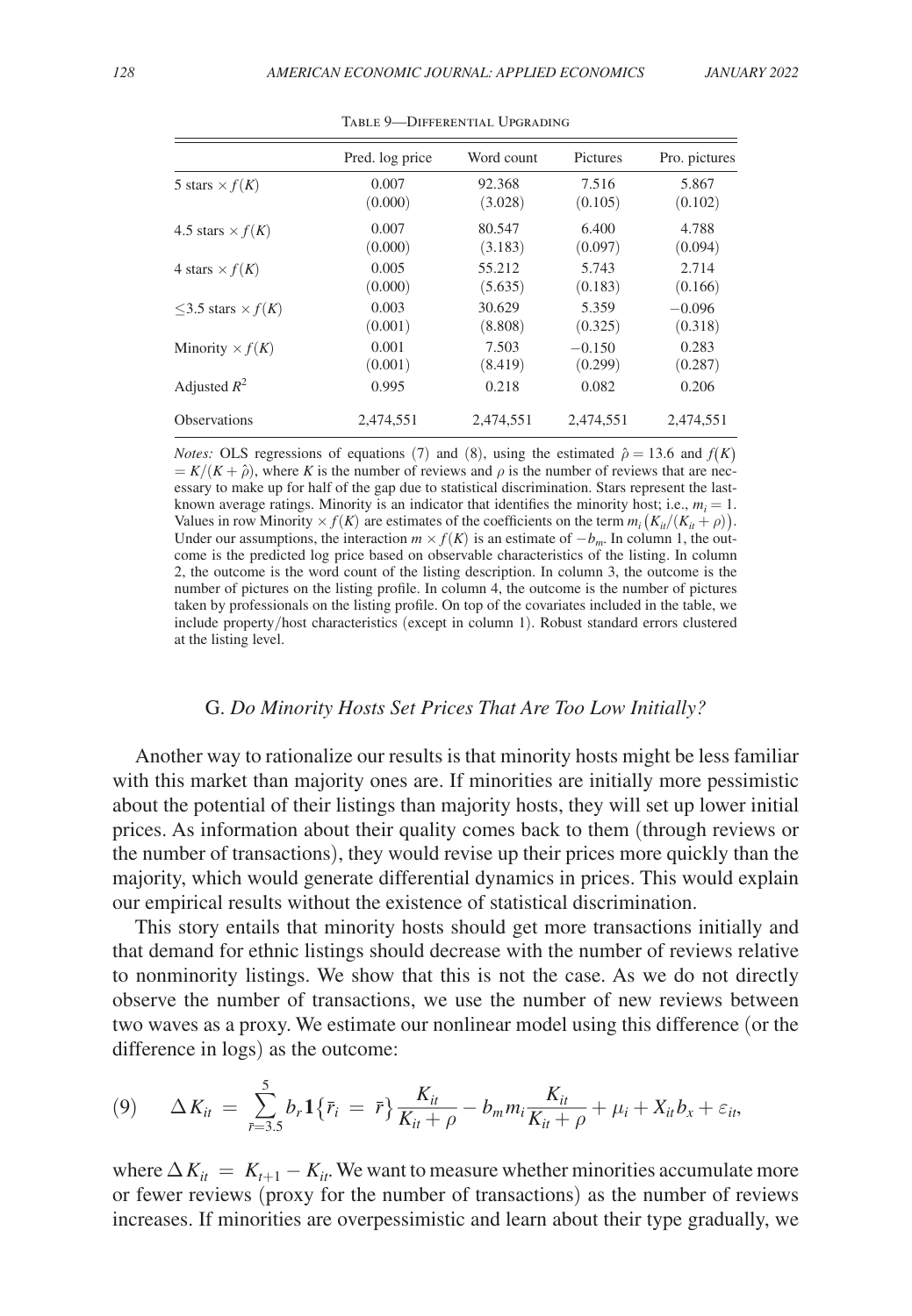|                               | $\Delta K$          | $\Delta$ log K      |
|-------------------------------|---------------------|---------------------|
| 5 stars $\times$ $f(K)$       | 0.086<br>(0.002)    | $-2.27$<br>(0.026)  |
| 4.5 stars $\times$ $f(K)$     | 0.071<br>(0.002)    | $-2.27$<br>(0.023)  |
| 4 stars $\times$ $f(K)$       | 0.030<br>(0.002)    | $-2.52$<br>(0.036)  |
| $<$ 3.5 stars $\times$ $f(K)$ | $-0.005$<br>(0.003) | $-3.20$<br>(0.073)  |
| Minority $\times f(K)$        | $-0.018$<br>(0.005) | $-0.103$<br>(0.068) |
| Adjusted $R^2$                | 0.409               | 0.199               |
| <b>Observations</b>           | 2.253.612           | 1.901.981           |

Table 10—Ethnic Differentials in the Accumulation of Reviews over Time

*Notes:* OLS regressions of equation (9), using the estimated  $\hat{\rho} = 13.6$  and  $f(K) = K/(K + \hat{\rho})$ , where *K* is the number of reviews and  $\rho$  is the number of reviews that are necessary to make up for half of the gap due to statistical discrimination. Stars represent the last-known average ratings. Minority is an indicator that identifies the minority host; i.e.,  $m_i = 1$ . Values in row Minority  $\times f(K)$  are estimates of the coefficients on the term  $m_i(K_{it}/(K_{it} + \rho))$ . Under our assumptions, the interaction  $m \times f(K)$  is an estimate of  $-b_m$ . In column 1, the outcome is the difference between two dates in the number of reviews. In column 2, the outcome is the difference in the log number of reviews. On top of the covariates included in the table, we include property/host characteristics. Robust standard errors clustered at the listing level.

should observe that minorities have a more decreasing pattern of the number of transactions per period compared to majority hosts. In this case,  $b_m$  should be positive.

In Table 10, we find that the coefficient associated to minority hosts is negative (which entails a positive  $b_m$ ), significant, and small in the first column and insignificant in the second column. Taken at face value, the magnitude of the first coefficient suggests that minority hosts would initially get 0.02 more reviews than majority hosts. While the sign of the coefficient is consistent with minorities being pessimistic about their perspectives on the website, the magnitude of the coefficient suggests that it should be a minor contributor to the overall story.

#### **V. Conclusion**

This paper documents that Airbnb hosts who belong to an ethnic minority experience a 3 percent price penalty when differences in locations and observable characteristics are accounted for. Taking advantage of the longitudinal nature of our data, we show that the ethnic gap can be fully explained by statistical discrimination. About one-quarter of the gap comes from differentials in average unobservable quality across groups. Three-quarters can be attributed to the fact that potential guests hold inaccurate beliefs about the average quality of properties held by minority hosts compared to majority hosts.

We can draw several conclusions from these findings. First, aside from the issues inherent to any online feedback system, the one featured by this online platform is effective in supplying useful information to potential guests. In the absence of such a feedback system, the ethnic price gap would be higher than its current value.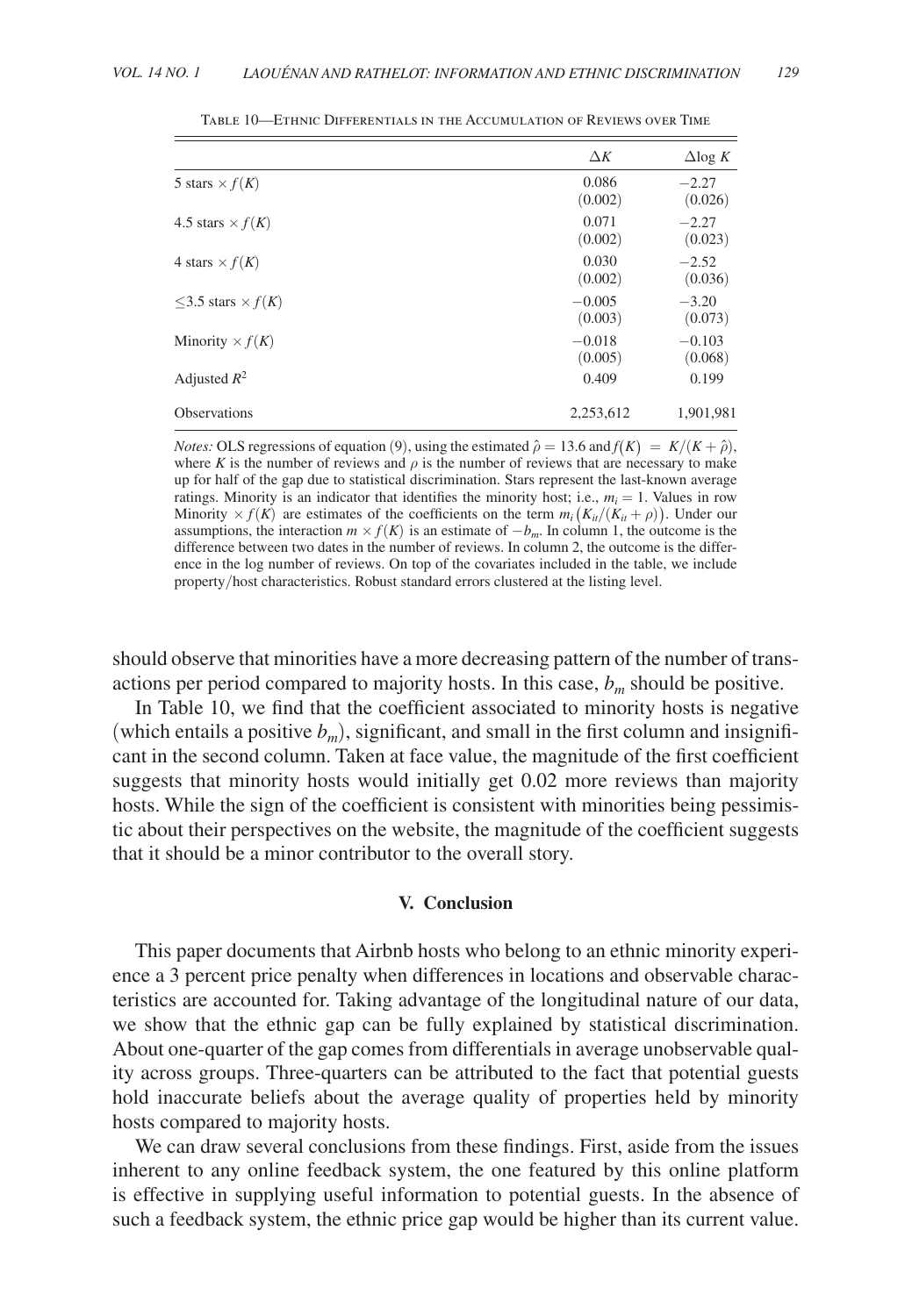Second, aside from gains in efficiency, improving the feedback system would also contribute to reducing ethnic price gaps. Third, minority hosts are still largely penalized by the existence of inaccurate beliefs that potential guests hold against them even though the review system mitigates their influence.

We believe that the evidence provided in this paper is relevant to the current debate about discrimination in online platforms. While there is no reason to make ethnicity particularly salient on these platforms, policies consisting of concealing more information about actors' identity may backfire if ethnic gaps are due to statistical discrimination. We see our results as advocating another way to reduce ethnic gaps: disclosing more abundant and reliable information about candidates, sellers, or hosts. As discussed by Shaw, Horton, and Chen (2011), it remains to be understood how platforms can adequately incentivize reviewers to provide informative, unbiased, and relevant reviews. Further research is required to understand how interventions on information disclosure affects ethnic gaps.

On Airbnb, like on many other online marketplaces, interactions between agents are limited. While we have no evidence about how our results can generalize to other platforms, online or not, they are consistent with those obtained by Pallais (2014) and Agrawal, Lacetera, and Lyons (2016) on the online platform oDesk (now Upwork). Pallais (2014) finds that providing public information about workers' abilities has, on average, a positive effect on workers' probability to be hired. Agrawal, Lacetera, and Lyons (2016) find that standardized information about work performed on the platform disproportionately benefits less developed country contractors relative to developed country ones. The approach we follow in this paper may be adapted to study ethnic discrimination on several other widely used online platforms, including labor markets.

While our identification strategy allows us to pin down statistical discrimination (and the share of it that is due to inaccurate beliefs), we cannot disentangle other factors like taste-based discrimination, ethnic differentials in characteristics that are observable to potential guests but not to econometricians (e.g., pictures contents), or hosts' opportunity cost of time. While statistical discrimination (and inaccurate beliefs) appears to explain most of the gap, taste-based discrimination could be offset by differentials in characteristics, for instance. Therefore, we cannot rule out the existence of taste-based discrimination on Airbnb. Another caveat is that the analysis is made conditional on location. Because ethnic minorities tend to live in neighborhoods that are less valued by potential guests,<sup>24</sup> minority hosts suffer in reality from larger price gaps than those computed conditional on location.

#### REFERENCES

**Aigner, Dennis J., and Glen G. Cain.** 1977. "Statistical Theories of Discrimination in Labor Markets." *Industrial and Labor Relations Review* 30 (2): 175–87.

<sup>24</sup> We find that locations where the share of ethnic minority among Airbnb hosts is 1 standard deviation (i.e., 9.6) percentage points) higher are valued 5.5 percent less in prices.

**Agrawal, Ajay, Nicola Lacetera, and Elizabeth Lyons.** 2016. "Does Standardized Information in Online Markets Disproportionately Benefit Job Applicants from Less Developed Countries?" *Journal of International Economics* 103: 1–12.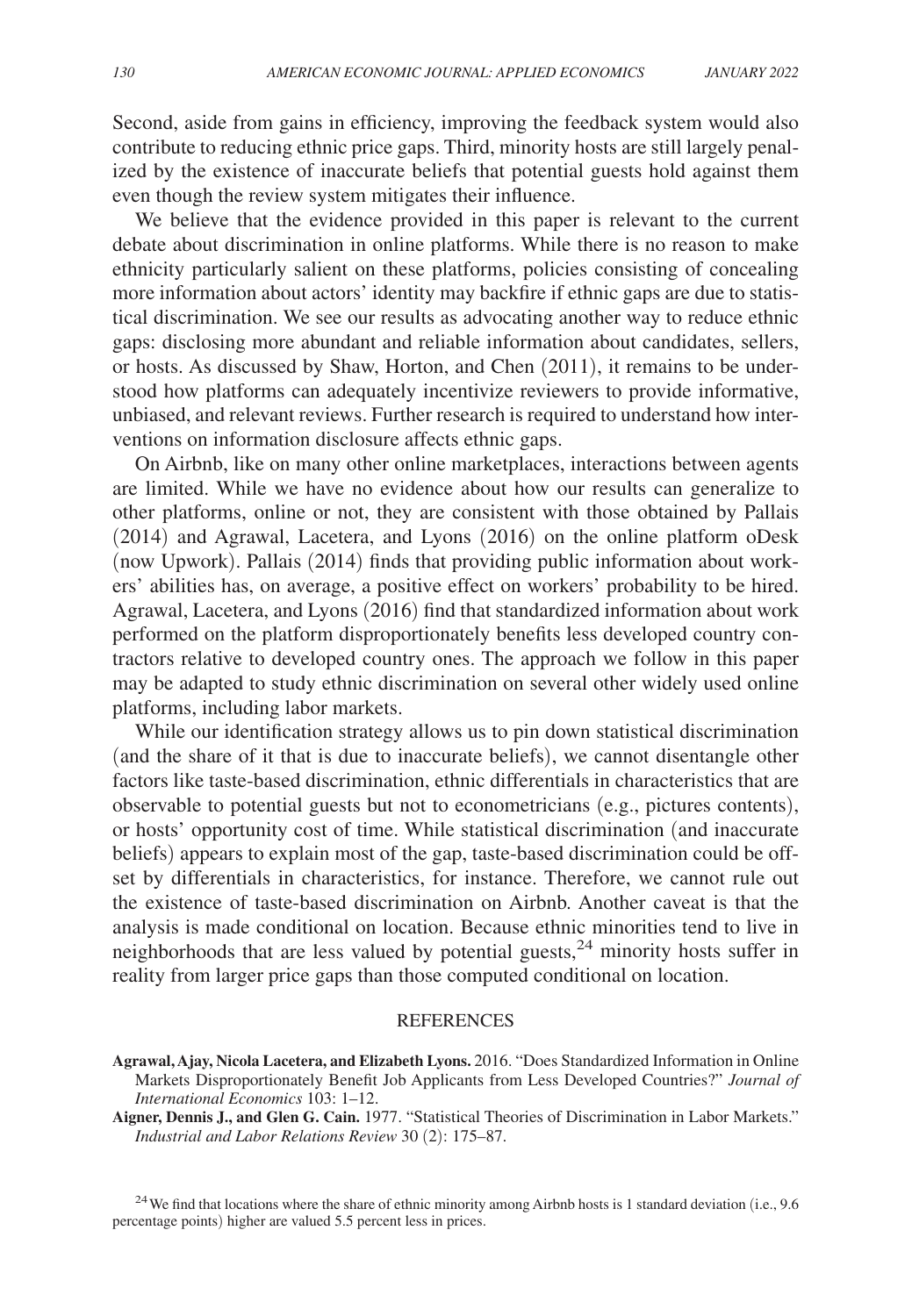- **Airbnb.** 2014–2017. Airbnb, Inc. https://www.airbnb.com/ (accessed between June 2014 and November 2017).
- **Altonji, Joseph G., Todd E. Elder, and Christopher R. Taber.** 2005. "Selection on Observed and Unobserved Variables: Assessing the Effectiveness of Catholic Schools." *Journal of Political Economy* 113 (1): 151–84.
- **Altonji, Joseph G., and Charles R. Pierret.** 2001. "Employer Learning and Statistical Discrimination." *Quarterly Journal of Economics* 116 (1): 313–50.
- **Antonovics, Kate, Peter Arcidiacono, and Randall Walsh.** 2005. "Games and Discrimination: Lessons from 'The Weakest Link'." *Journal of Human Resources* 40 (4): 918–47.
- **Anwar, Shamena.** 2012. "Testing for Discrimination: Evidence from the Game Show *Street Smarts*." *Journal of Economic Behavior and Organization* 81 (1): 268–85.
- **Arnold, David, Will Dobbie, and Crystal S. Yang.** 2018. "Racial Bias in Bail Decisions." *Quarterly Journal of Economics* 133 (4): 1885–1932.
- **Arrow, Kenneth J.** 1973. "The Theory of Discrimination." In *Discrimination in Labor Markets,* edited by Orley Ashenfelter and Albert Rees, 3–33. Princeton, NJ: Princeton University Press.
- **Autor, David H.** 2001. "Wiring the Labor Market." *Journal of Economic Perspectives* 15 (1): 25–40.
- **Autor, David H.** 2009. "Introduction." In *Studies of Labor Market Intermediation*, edited by David H. Autor, 1–23. Chicago: University of Chicago Press.
- **Autor, David H., and David Scarborough.** 2008. "Does Job Testing Harm Minority Workers? Evidence from Retail Establishments." *Quarterly Journal of Economics* 123 (1): 219–77.
- **Bagues, Manuel F., and Mauro Sylos Labini.** 2009. "Do Online Labor Market Intermediaries Matter? The Impact of AlmaLaurea on the University-to-Work Transition." In *Studies of Labor Market Intermediation*, edited by David H. Autor, 127–154. Chicago: University of Chicago Press.
- **Bayer, Patrick, Marcus Casey, Fernando Ferreira, and Robert McMillan.** 2017. "Racial and Ethnic Price Differentials in the Housing Market." *Journal of Urban Economics* 102: 91–105.
- **Becker, Gary.** 1957. *The Economics of Discrimination.* 2nd ed. Chicago: University of Chicago Press, 1971.
- **Bertrand, Marianne, and Sendhil Mullainathan.** 2004. "Are Emily and Greg More Employable Than Lakisha and Jamal? A Field Experiment on Labor Market Discrimination." *American Economic Review* 94 (4): 991–1013.
- **Bohren, J. Aislinn, Alex Imas, and Michael Rosenberg.** 2019. "The Dynamics of Discrimination: Theory and Evidence." *American Economic Review* 109 (10): 3395–3436.
- **Bordalo, Pedro, Katherine Coffman, Nicola Gennaioli, and Andrei Shleifer.** 2016. "Stereotypes." *Quarterly Journal of Economics* 131 (4): 1753–94.
- **Brown, Meta, Elizabeth Setren, and Giorgio Topa.** 2016. "Do Informal Referrals Lead to Better Matches? Evidence from a Firm's Employee Referral System." *Journal of Labor Economics* 34 (1): 161–209.
- **Castillo, Marco, and Ragan Petrie.** 2010. "Discrimination in the Lab: Does Information Trump Appearance?" *Games and Economic Behavior* 68 (1): 50–59.
- **Charles, Kerwin Kofi, and Jonathan Guryan.** 2008. "Prejudice and Wages: An Empirical Assessment of Becker's *The Economics of Discrimination*." *Journal of Political Economy* 116 (5): 773–809.
- **Charles, Kerwin Kofi, and Jonathan Guryan.** 2011. "Studying Discrimination: Fundamental Challenges and Recent Progress." *Annual Review of Economics* 3 (1): 479–511.
- **Cui, Ruomeng, Jun Li, and Dennis J. Zhang.** 2020. "Reducing Discrimination with Reviews in the Sharing Economy: Evidence from Field Experiments on Airbnb." *Management Science* 66 (3): 1071–94.
- **Dobbie, Will, Andres Liberman, Daniel Paravisini, and Vikram Pathania.** 2018. "Measuring Bias in Consumer Lending." Princeton University Industrial Relations Section Working Paper 623.
- **Doleac, Jennifer L., and Luke C.D. Stein.** 2013. "The Visible Hand: Race and Online Market Outcomes." *Economic Journal* 123 (572): F469–92.
- **Edelman, Benjamin, and Michael Luca.** 2014. "Digital Discrimination: The Case of Airbnb.com." Harvard Business School Working Paper 14-054.
- **Ewens, Michael, Bryan Tomlin, and Liang Choon Wang.** 2014. "Statistical Discrimination or Prejudice? A Large Sample Field Experiment." *Review of Economics and Statistics* 96 (1): 119–34.
- **Farber, Henry S., and Robert Gibbons.** 1996. "Learning and Wage Dynamics." *Quarterly Journal of Economics* 111 (4): 1007–47.
- **Farronato, Chiara, and Andrey Fradkin.** 2018. "The Welfare Effects of Peer Entry in the Accommodation Market: The Case of Airbnb." NBER Working Paper 24361.